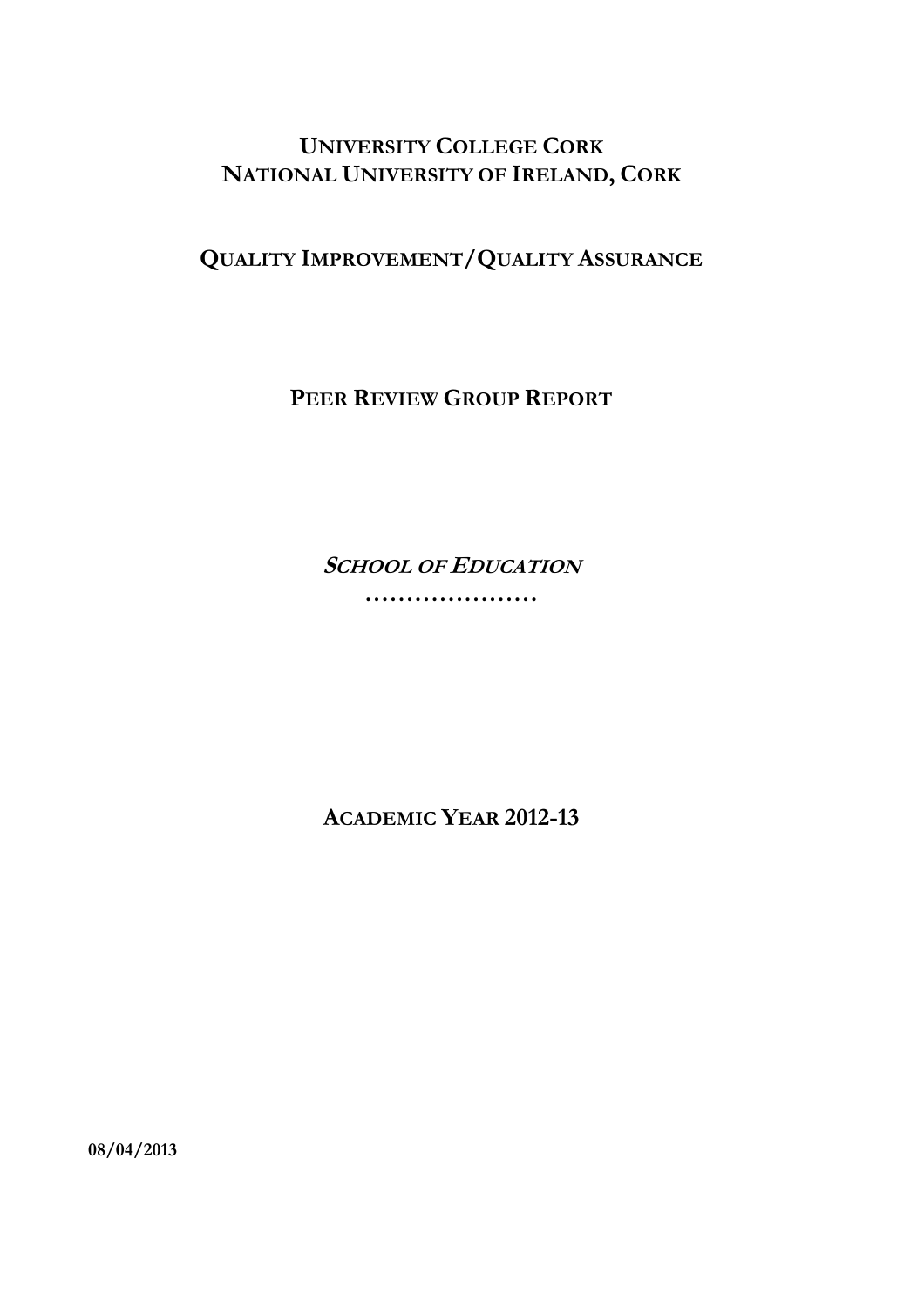#### **PEER REVIEW GROUP MEMBERS**

| Name                                     | Affiliation                  | Role                                         |
|------------------------------------------|------------------------------|----------------------------------------------|
| 1. Ms Aine Lawlor                        | Former CEO, Teaching Council | CEO                                          |
| 2. Dr Andrew Green                       | <b>Brunel University</b>     | Senior Lecturer, Education                   |
| 3. Prof Maria Helena<br>Pedrosa-de-Jesus | University of Aveiro         | Associate Professor,<br>Education            |
| 4. Prof Jonathan Stock                   | UCC.                         | Head of Music                                |
| 5. Mr Paul Moriarty                      | UCC                          | Head of Student Counselling<br>& Development |

**The PRG would like to begin its report by stating that our visit to the School of Education in UCC was very productive. The PRG is of the opinion that the work of the School of Education is to be seen in a very positive light, and our overall impressions are of a School that is effectively managed, collegial in its modus operandi and supportive of the work of all students and staff. This is reflected in our positive findings throughout the report. We also make a number of recommendations in the interest of assisting the School.** 

#### **1. TIMETABLE OF THE SITE VISIT**

- 1.1 Timetable of the site visit
- 1.2 Suitability and adequacy of the timetable.
	- 1.2.1 Given the time allocated for the review and the range of people the PRG needed to see, the timetable allowed suitable opportunities for the gathering of information.
	- 1.2.2 Suitable time was allowed for visits to the facilities of the School, the University, the Library, etc.
	- 1.2.3 Evening sessions provided a suitable opportunity for reflection on materials and information gathered during the day and useful time to develop on-going focuses for the review.

#### **2. PEER REVIEW**

#### **2.1 Methodology**

- Members of the Peer Review Group: Áine Lawlor (Chair) Andrew Green (Rapporteur) Maria Helena Pedrosa-de-Jesus Jonathan Stock Paul Moriarty.
- the PRG represented a wide range of experience, which enabled the effective conduct of the review;
- Regrettably, owing to a bereavement, one of the PRG members was unable to participate on the final day of the review.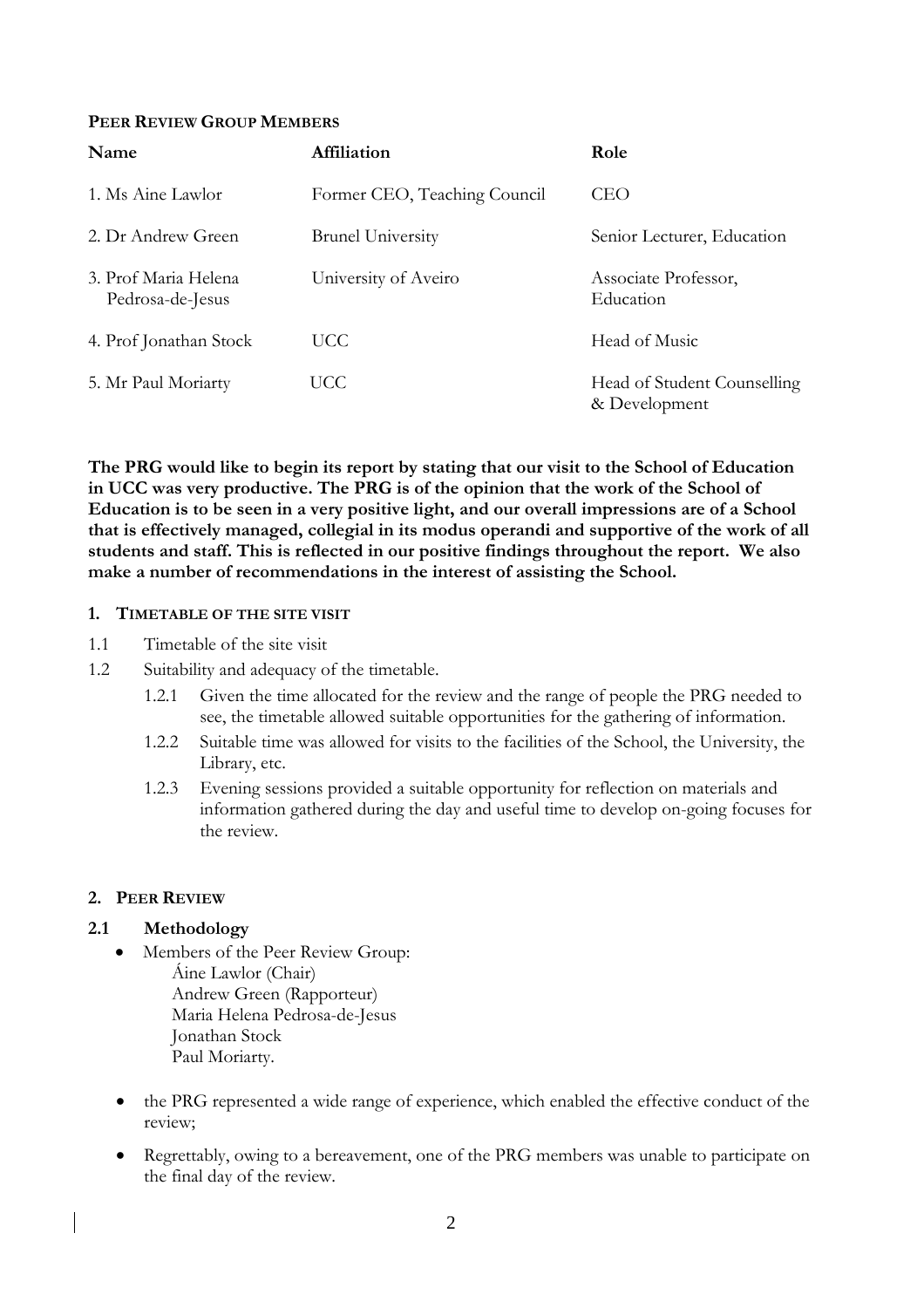### **2.2 Site Visit**

- 2.2.1 The PRG appreciated the hospitality of University College Cork and the welcome extended to us by all members of the staff and students we met.
- 2.2.2 Meeting room facilities in UCC's Tower Rooms were well arranged in order to allow the PRG to carry out its duties, and provided a welcome private space on campus for its work. Other venues, such as the Senior Common Room, the Council Chamber and meeting rooms in the Library and elsewhere were all well equipped for the PRG's purposes.
- 2.2.3 Catering was of excellent quality throughout the week and was much appreciated by the PRG.
- 2.2.4 Transport arrangements were efficiently organized as and when required.
- 2.2.5 Accommodation at the River Lee Hotel was very comfortable, providing an excellent base near to the University. The quality of the facilities was welcomed by the PRG.
- 2.2.6 Throughout the process of the review the PRG was provided with access to a wide range of relevant members of the administrative staff, the academic staff, the management body and the student body of the University. It was made possible for the PRG to speak with one additional member of staff we wished to meet.
- 2.2.7 In future reviews, it would be helpful if examples of staff research and other publications to demonstrate the quality of staff engagement in research were available for the PRG to consider. It would also be useful for questionnaire data from student questionnaires to be presented alongside the SAR. These were provided to the PRG, at the request of the Chair, after the site visit.

### **2.3 Construction of Peer Review Group Report**

- 2.3.1 Initial findings from the PRG review visit were established and circulated on the final day of the PRG visit.
- 2.3.2 Individual PRG members took responsibility for writing up in fuller form responses in agreed identified areas.
- 2.3.3 The draft first version of the report was collated by the Rapporteur and circulated to the PRG for review, revision and comment.
- 2.3.4 A second draft, taking account of the above stage, was collated and circulated by the Rapporteur.
- 2.3.5 In light of final comments by the PRG members, a final version of the report was submitted to the Quality Promotion Unit of the UCC.

### **3. OVERALL ANALYSIS**

### **3.1 Self-Assessment Report**

- 3.1.1 The PRG appreciates the amount of work that has gone into the production of the SAR and related Appendices and would like to thank the team within the School who prepared this documentation.
- 3.1.2 The SAR document covered the areas set out in the UCC guidelines for the initial academic review, including the completion of a SWOT analysis of the School's current position and a benchmarking exercise. There was a clear attempt to set the work of the School in a comprehensive context. The PRG notes, however: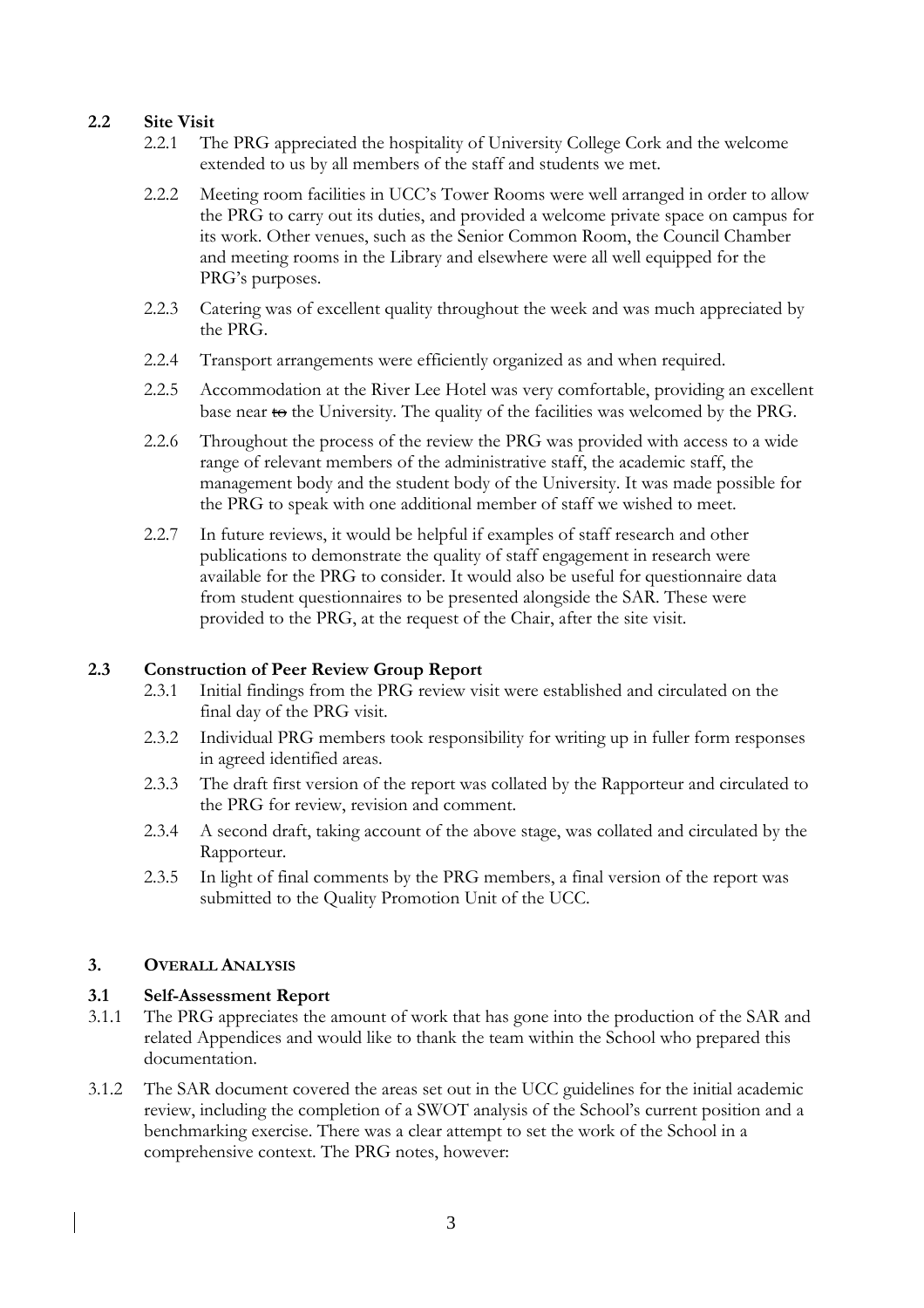- 3.1.2.1 that the relationship of this SAR to the previous SAR and emergent recommendations for action could have been made more explicit;
- 3.1.2.2 that there were some moments when essential explanations were presented only in the Appendices and not in the SAR. Nevertheless, the PRG was in almost every case able to gain the necessary understanding of the School's processes and practices by consulting the Appendices;
- 3.1.2.3 that issues highlighted in the UCC Strategic Plan could have been more explicitly addressed within the SAR. Perhaps these development areas could have been used to structure some sections of the SAR in order to illustrate the School's engagement with and response to target areas emerging from the UCC Strategic Plan. This would have provided a useful insight into how work within the School relates to wider institutional imperatives and concerns in UCC. An example of this is the section outlining Targets for 2012;
- 3.1.2.4 that some elements of the SAR e.g. the benchmarking exercise and the Aims and Actions sections – could have been presented in table form in order to clarify key issues and connections. The gathering together of information that appears in disparate places and in long bulleted lists would have assisted reading, enhanced clarity of the documentation, and could have been used to highlight key issues of good practice, critical reflection and action planning;
- 3.1.2.5 that responses to the student questionnaires are not supplied in the Appendices. Nor is analysis of student responses to the questionnaires supplied. These were provided subsequent to the completion of the site visit.

#### **3.2 SWOT Analysis**

- 3.2.1 The PRG noted that 29/35 of all Education staff in all areas attended the SWOT 'away day'. Those unable to attend were circulated with the results and given the opportunity to add further points. The PRG was satisfied that efforts had been taken to gather as wide a range of staff viewpoints as practicable.
- 3.2.2 The PRG felt that the 15 point list of outcomes of the SWOT analysis in the SAR (pp.13-15) could usefully have been presented in a more economical and prioritised form within the 4 categories of the analysis. Some points raised in this list came to the fore as clear priorities for the immediate moment; others (for instance no. 2, on social justice), while interesting, were barely raised elsewhere in the School's documentation or in staff presentations at meetings.
- 3.2.3 Instead of separating the SWOT outcomes from analysis, the PRG would have found it helpful to see planned actions and implications placed alongside key outcomes such that thinking about forward planning was entirely transparent.
- 3.2.4 The PRG noted the School's claims to have a vibrant research culture but the evidence provided did not fully support this claim. It would have been useful and interesting, as observed at 2.2.7, to see examples of staff publications. The PRG noted that information relating to research outputs was shown in summary form on staff CVs, and could identify members of staff who are making an effective contribution to international-quality research. There was less explicit evidence as to how these individual energies and successes translate into a collective research culture within the School – e.g. research environment, research collaborations, development of research group identity, etc.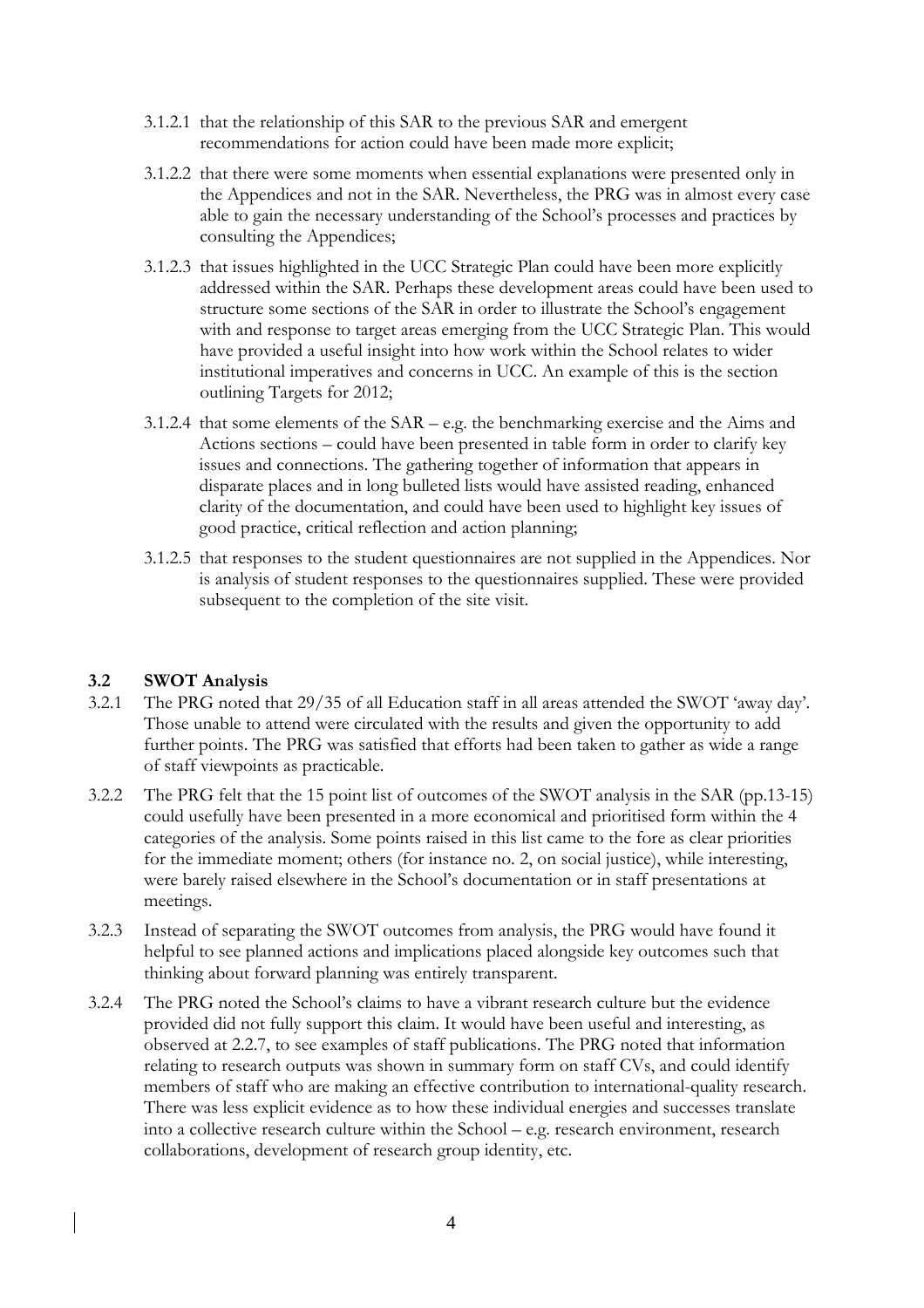### **3.3 Benchmarking**

- 3.3.1 The PRG found much of value and interest within the data from the benchmarking exercise. It would have been useful to find a brief Executive Summary in the SAR as an introduction to the detailed discussion of outcomes of the exercise.
- 3.3.2 The PRG observed that the benefits of each comparator location were clearly identified but there was no explicit rationale given for the choice of these particular institutions as opposed to other potential comparators. The PRG suggests that the selection of a more varied set of comparator institutions might have produced even more illuminating findings or that selection of the most immediate competitors might reveal the most direct threats/opportunities.

### **4. FINDINGS OF THE PEER REVIEW GROUP**

### **4.1 Department/School Details**

4.1.1 All relevant details were included in the SAR.

### **4.2 Department/School Organisation & Planning**

- 4.2.1 The PRG wishes to acknowledge that overall there was strong commendation on the quality of, and support for, leadership within the School. School management structures appear to be clearly defined and well developed.
- 4.2.2 The PRG notes and agrees with the School's identification of issues regarding succession planning for leadership at School level.
- 4.2.3 The PRG affirms the value of the sharing of course leadership responsibilities and the opportunities this represents for individual career development.
- 4.2.4 The PRG was surprised at the high staff-student ratios within the School, which compromise the ability of the School to sustain and develop its work.

#### **4.3 Teaching & Learning**

- 4.3.1 The PRG notes the generally high quality of Teaching and Learning that takes place within the School:
	- 4.3.1.1 students from across the full suite of academic programmes, past graduates and external stakeholders (including school personnel) all commented on the quality of work in this regard;
	- 4.3.1.2 it is evident from discussions with students that some aspects of the provision in School are of outstanding quality;
- 4.3.2 There is a clear sense of respect amongst staff for each other's practice and the recognition that collegial support lies at the heart of the effective working of the School, in terms both of academic and administrative functions.
- 4.3.3 Move to two-year PDE programme the PRG felt that this proposed development offers an opportunity to really strengthen the teacher education provision of the School: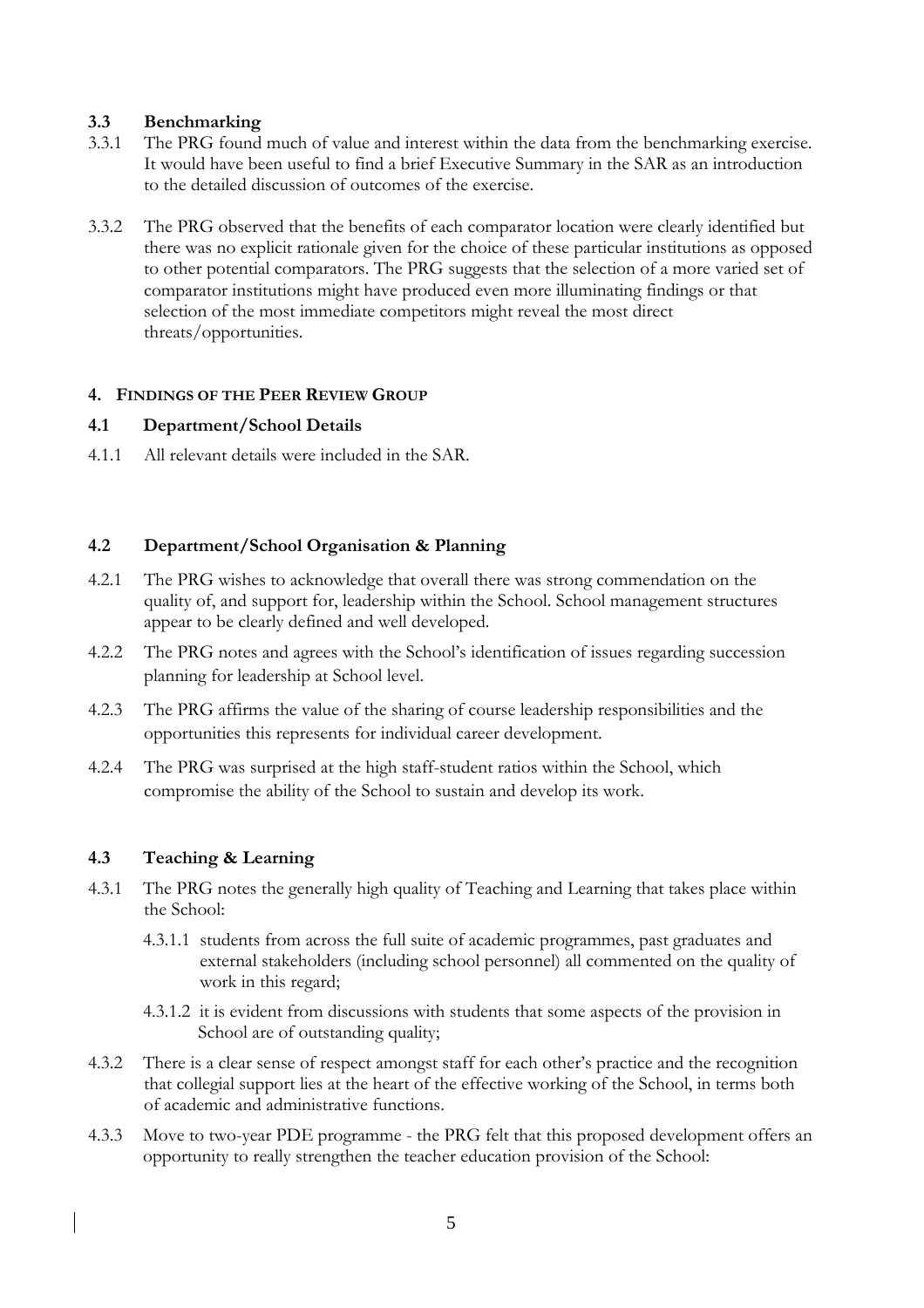- 4.3.3.1 this move will open up the possibilities of contrasting school placement experiences, which will both broaden and deepen students' experiences and understanding of teaching in a range of contexts;
- 4.3.3.2 it is the School's intention to extend students' academic assessment to Masters level. This will serve two useful purposes: firstly, it will extend the students' professional depth of understanding, helping them to locate their professional practice within a more extended academic background; secondly, it has the potential to feed naturally into the School's regular Masters level programme, thus increasing potential numbers on the MEd and helping students to see a natural career progression for themselves through the academic pathway from PDE  $\Rightarrow$  MEd  $\Rightarrow$  PhD.
- 4.3.4 The PRG notes that semesterisation will be initiated with effect from 2014-15, and it is expected that this will assist in the formal development of effective assessment of programmes.
- 4.3.5 Students following the EYCS programme felt the absence of a clearly defined path from their programme into Masters level work and onwards to doctoral level. This concern was echoed by School staff. The PRG notes and highlights this issue, as the large number of students graduating from this programme represents a significant potential on-going market for the School.
- 4.3.6 A particular focus emerging from the SAR is the School's strategy for developing new teaching and learning forums, especially to utilise blended and on-line learning. The PRG noted varied enthusiasm for this project amongst School staff but feels that such forums for learning represent a significant area of opportunity.
- 4.3.7 The development of international opportunities and collaborations within both Research and Teaching and Learning were identified as major issues. Whilst the PRG notes certain significant individual contributions in this regard, appetite for such developments was rather varied. The PRG believes that this issue should be given careful consideration, as the international student market represents a significant area of opportunity for the University.
- 4.3.8 Assessment emerged as a major and problematic theme during this academic review:
	- 4.3.8.1 on the basis of the evidence provided, the PRG notes that there is scope for greater use of the full range of grades to reflect the variety of student performance in assessments; the very best work does not always achieve recognition as such;
	- 4.3.8.2 with a few specific exceptions, there appear to be major issues across programmes from the students' perspective with regard to feedback; these relate firstly to the time lapse between submission and return of assignments – in the worst cases the reported gap was an entire academic year during which the students were given no assessment of their work; secondly, feedback was often confined to a brief comment received too late for formative purposes – this left students uncertain about the quality of their work and added to a feeling of stress as they were unsure about how effectively they were progressing, and in some cases whether they would achieve a pass result/grade for their course. This is clearly unsatisfactory in terms of the School's practice;
	- 4.3.8.3 the PRG was surprised to note the level of acceptance amongst staff that the above issue met with, suggesting that this is an institutional issue; it is apparent that this needs to be addressed as a matter of some urgency not only at School level;
	- 4.3.8.4 transparency of assessment of students on school placement arose as an issue in the PRG's meeting with external stakeholders. The PRG notes the Head of School's identification of procedures relating to assessment of students. However, School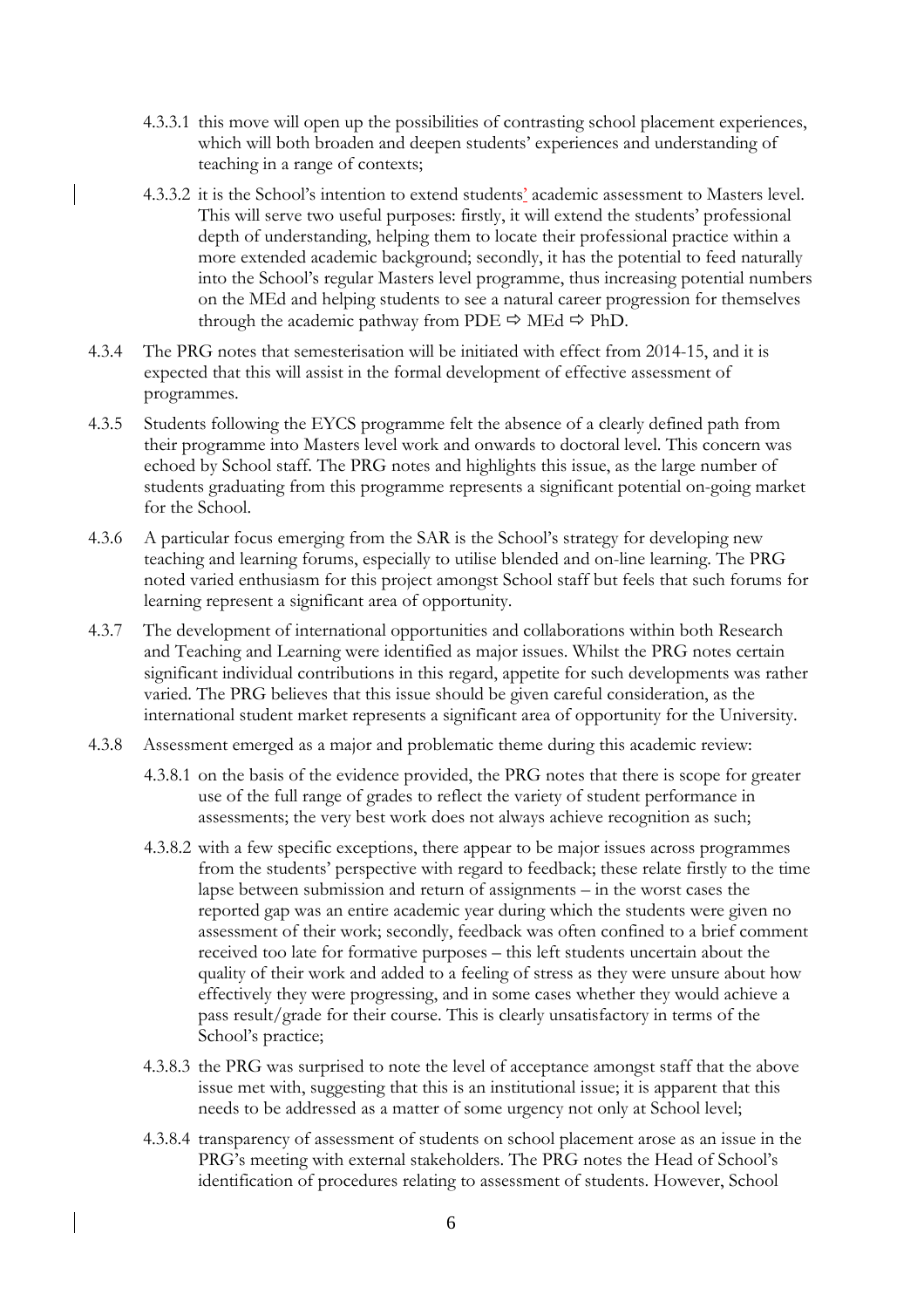Senior Managers from secondary schools expressed the desire to support the PDE students more effectively. In order to do this, and to understand the ways in which students are assessed, they would welcome information regarding the criteria against which students are assessed by the University and guidelines regarding levels of performance. They also felt this information could be used at targeted points for earlier identification of students who are deemed to be failing or who are proving to be a cause for concern so that appropriate supporting measures can be put in place. As observed above, the School of Education later confirmed that it has such measures in place, so the issue may be primarily one of communication and awareness, but this then in itself is an issue of significance. The PRG observes that the development of the two-year PDE programme represents a significant opportunity to address these issues and to establish new systems.

#### **4.4 Research & Scholarly Activity**

- 4.4.1 There is a clear recognition within the School of the importance of research in its work:
	- 4.4.1.1. the relevance of research in the School's mission is expressed in different ways at several points in the SAR and respective annexes ('close relationship between research and teaching' …'the school has a vibrant research culture'). Going back to the previous Review (2006), the PRG could see improvement following some of the recommendations – as, for example, the setting up of a 'School Research and Graduate Studies Committee' chaired by the Head of School, convening four times in each academic year (p.193). We consider that this is a very important structure that should be consolidated and used for stimulating, feeding and developing the research culture;
	- 4.4.1.2. such a Committee could also be used for identifying innovative areas of research, reorganising and optimising efforts in some of the present programmes. In fact, two key areas of research were identified: (i) Inclusive Cultures, Learning and Pedagogy and (ii) Teacher Education and Professional Development. Considering these programmes together with the observation that some 'academics also work on topics of individual interest' (App. p.327), the PRG suggests the possibility of starting by optimising these two key areas (while continuing to seek other research areas of potential interest);
	- 4.4.1.3 the recognised 'intention in the future to enhance further national and international research profile, building on existing success' (SAR, p.6) led us to strongly recommend joint efforts for more internationalisation and for the broadening of research interests.
- 4.4.2 High numbers of research students reflect culture of research:
	- 4.4.2.1 one area in which there is also evidence of the staff research culture is the increased numbers of post-graduate students at Masters and in particular at the PhD level. At present, 63 PhD students are enrolled in the School of Education - 17 on Cohort 1 (2008), 28 on Cohort 2 (2011) and 18 following individual route (p.342);
	- 4.4.2.2 at the moment 12 staff members are involved in PhD supervision, which represents a great effort. Since the practice is for two supervisors to be assigned to research students, this could be a good way to engage less experienced supervisors, thus developing their scholarship and supervision skills.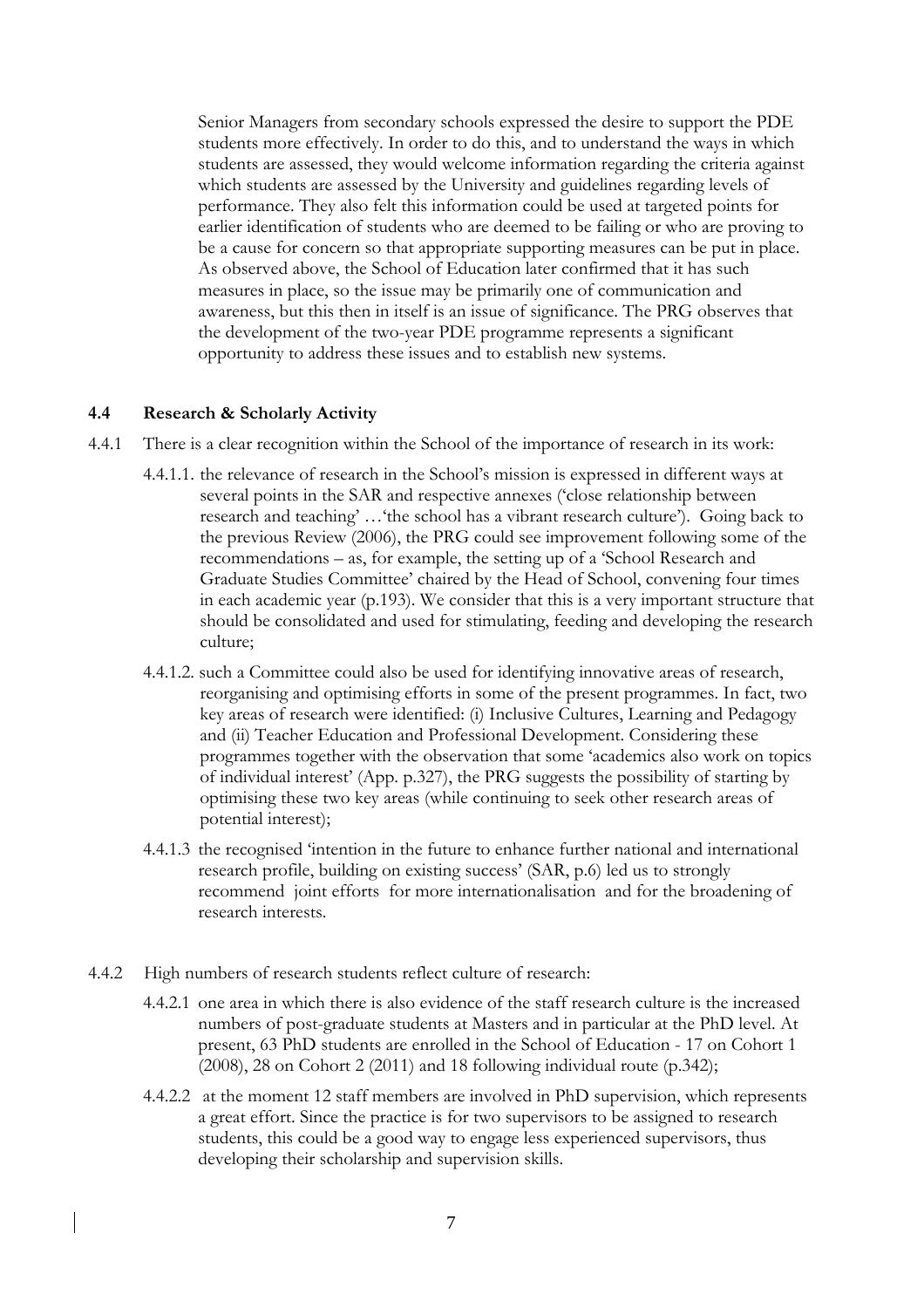- 4.4.3 The PRG read of excellent individual research activity, but saw a varied picture in terms of research:
	- 4.4.3.1 to have a clear picture of the staff research profile there was a need to read the individual staff profiles in the Appendices. As a suggestion for future evaluations, it would help if teams are provided with a summary of those information sources;
	- 4.4.3.2 the PRG noted quite a variety in research interests. Such diversity is good but may also lead to variety in the quality of research outcomes and the 'quality' of publications may suffer if researchers publish without taking into account the relevance of the journal in question to their potential primary research audiences. It may sometimes be effective to use more ambitious criteria in selecting a venue for publication (considering the journal impact factor, for example);
	- 4.4.3.3 the PRG would like to have had access to a selection of publications, instead of just a list in each member profile, to have a clearer picture of the interesting research work being developed by staff. The same with PhD theses – some copies would have been very helpful in better understanding the research lines and interests in question. The PRG suggests that exemplar staff publications be supplied as a routine part of future reviews;
	- 4.4.3.4 the PRG notes that UCC has its own research evaluation forthcoming; overlap between that exercise and this kind of review will need to be carefully delineated to avoid duplication of efforts or lacunae in coverage.
- 4.4.4 The PRG believes it would have been useful to see examples of publications and a permanent display of staff publications:
	- 4.4.4.1 a permanent display of staff publications would keep students, colleagues, other stakeholders and the public in general well informed about the School's 'vibrant research culture'. We believe that this could stimulate more students to enrol in research in the future and contribute to a stronger sense of community;
	- 4.4.4.2 a more informative Web page relating to research would also be useful;
	- 4.4.4.3 the PRG anticipates some difficulties surrounding where to place this display, since the School is spread across the University Campus, with staff offices located in 7 separate buildings. The central UCC Library could be a place to look at, at least for a temporary exhibition, with the Head of School making approaches in this direction.
- 4.4.5 The PRG feels there is potential to develop more international connections regarding research. Following the last Research Quality Review, which recognises and expresses the need for more internationalisation, this line of development should be given a high priority. Indeed, this effort will certainly contribute to driving a novel impetus to research and education programs. This line of development would certainly help the school to be more ambitious in its research publication police and strategy.
- 4.4.6 The PRG would have welcomed a clear response to issues raised in the last research review. It was difficult for us to find a well-structured response to issues raised in the last Research Review. Some of them have already been referred to in this report but a much clearer response to them in the SAR would have been welcome.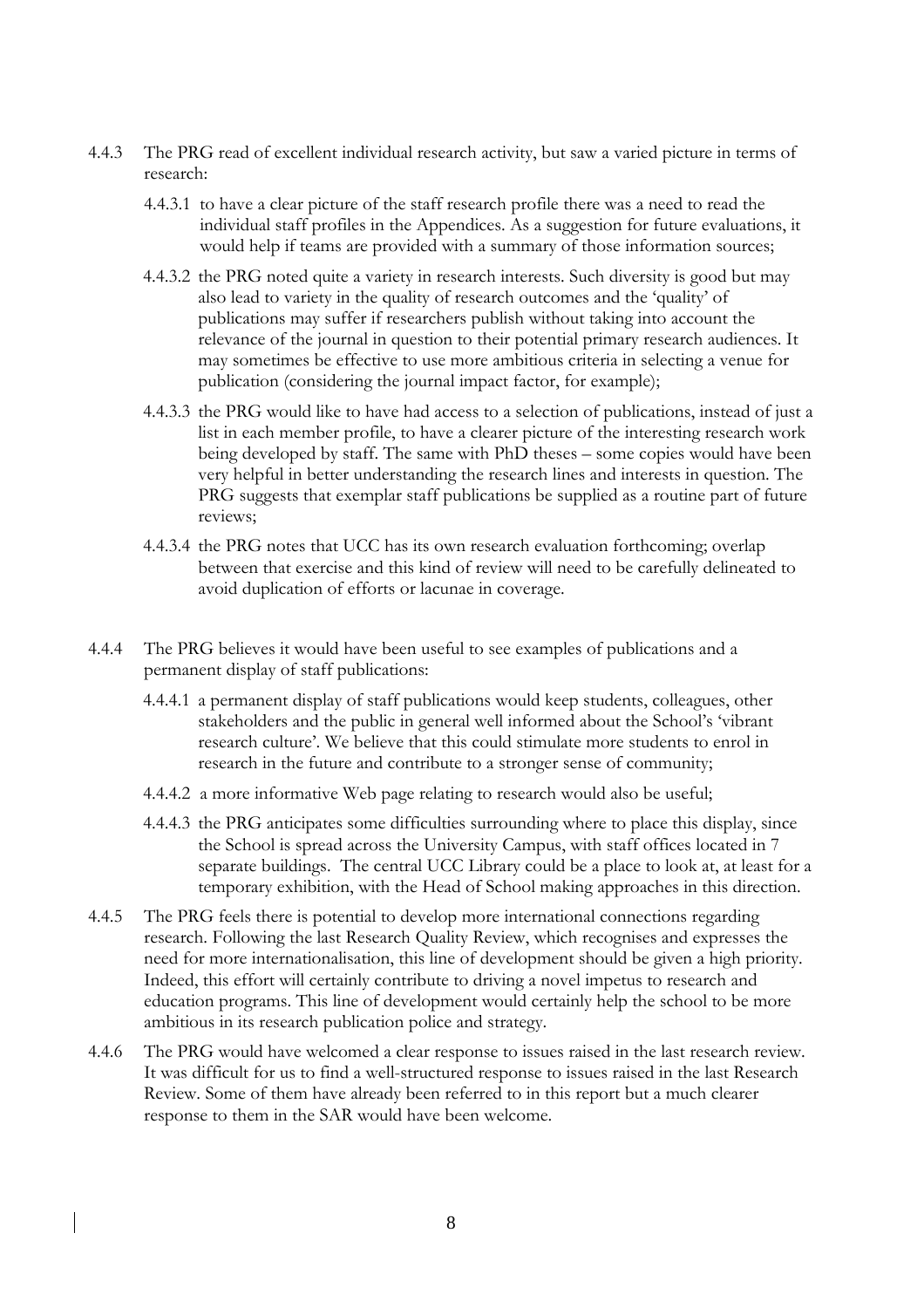#### **4.5 Staff Development**

- 4.5.1 In Appendix G Staff Development, the School of Education set out staff development activities and the PRG noted and commended the following:
	- 4.5.1.1 staff development is linked to the inter-linked areas of teaching, learning and research;
	- 4.5.1.2 academic staff development needs are identified by the School's programmes committees and through discussions at staff meetings;
	- 4.5.1.3 the 2012-13 staff development programme includes seminars on: The Junior Cycle Review; Literacy Development; Using METIS to monitor student progress and Marking Student Work;
	- 4.5.1.4 the Cohort PhD generates new opportunities and needs for staff development, e.g., public lectures, staff development seminars, courses and events have covered themes of supervision, co-authoring with research students, contemporary issues in doctoral education, research methods and applied research;
	- 4.5.1.5 individual staff development needs are identified through performance reviews, mentoring/one-to-one meetings with individual staff members and followed up with HR or locally at School level;
	- 4.5.1.6 in relation to individual staff members, every effort is made to facilitate attendance at conferences and to support conferences held in UCC;
	- 4.5.1.7 in 2011, it was decided to ring-fence some funding to support research, particularly work leading to publications in peer-reviewed journals and also the presentation of research at conferences;
	- 4.5.1.8 while UCC as a whole has ceased funding attendance at conferences, staff may apply to CACSSS for funding up to €500 for this purpose;
	- 4.5.1.9 staff members in the School who are registered for doctorates have been given a reduced work load and supported in prioritising their doctoral studies over other curriculum development, administrative, and research activity;
	- 4.5.1.10 some academic staff members attend seminars delivered by Ionad Bairre, UCC's Teaching and Learning Centre;
	- 4.5.1.11 a number of staff are actively involved in the running and development of programmes run by Ionad Bairre (Certificate/ Diploma in Teaching and Learning in Third Level Education);
	- 4.5.1.12 the School Manager oversees and monitors the development needs of the core administrative staff and advises the Head of School on appropriate responses;
	- 4.5.1.13 administrative staff are expected and encouraged to update their range of skills and the current team has demonstrated a desire for such development;
	- 4.5.1.14 despite the financial constraints it is hoped that the School and the University can continue to support the development of its staff with reference to teaching and research;
	- 4.5.1.15 the topics of professional learning, inter-agency working, placement and workplace learning pertain to the programmes in teacher education and in childhood studies and are likely to remain challenging, exciting areas of importance in the coming years. Therefore it is expected that staff will need opportunities to evolve thinking and practices in these spheres;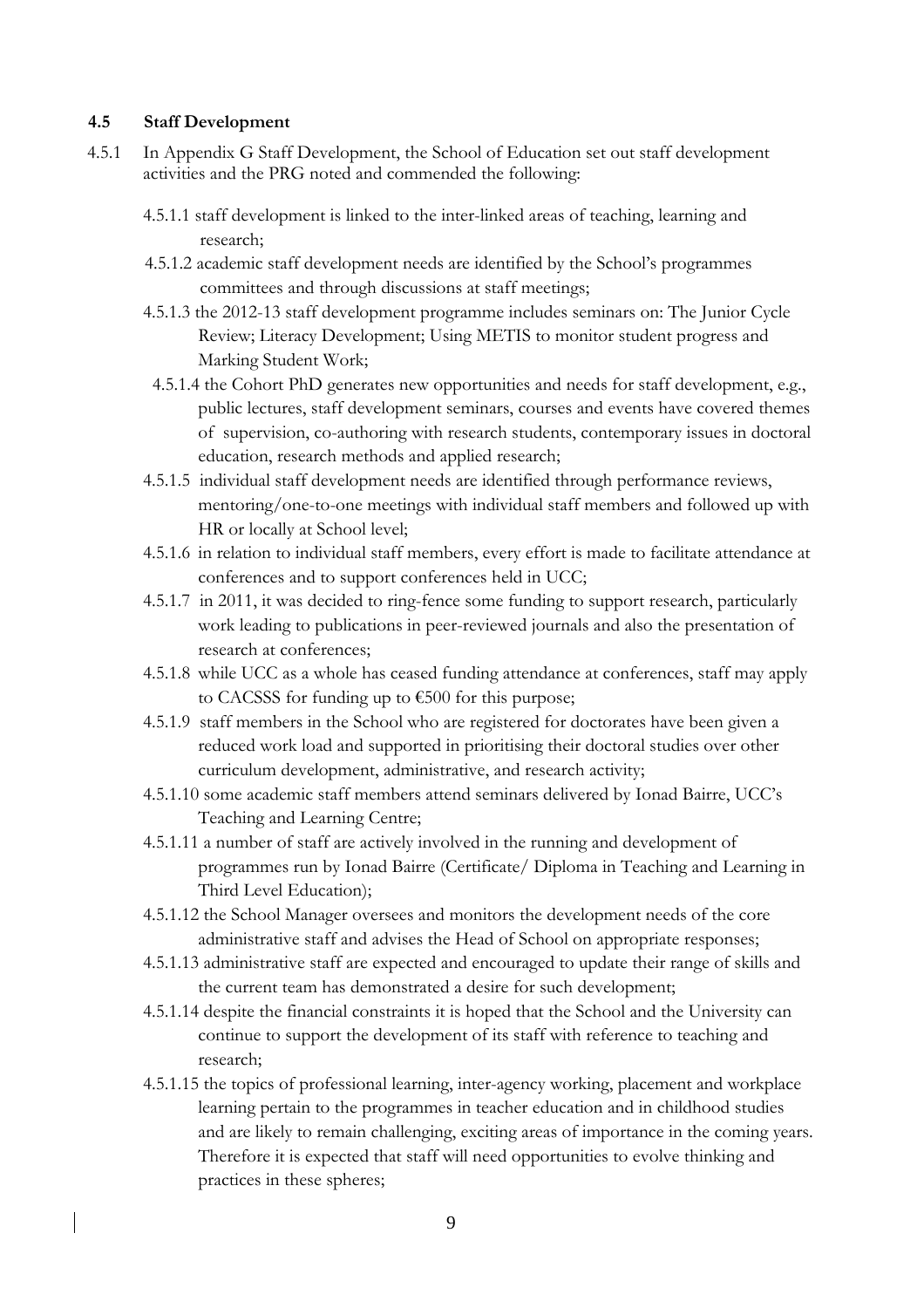- 4.5.1.16 research students now have two supervisors and all supervisors are encouraged to regularly update their practice by participating in the sessions made available through the Graduate Studies Office and also to share practice and concerns through regular meetings about supervision and the mentoring of research students;
- 4.5.1.17 changes to programmes brought about by directives from accreditation bodies (especially the Teaching Council) will always be prioritised by the School and resources will need to be directed towards ensuring that staff collectively have the necessary skills to implement accredited programmes.
- 4.5.2 The PRG notes that in the Benchmarking Exercise, representatives from UCC's School of Education found that they had much in common with the School of Education at Cardiff Metropolitan University with regard to provision for staff development (Benchmarking - SAR ps. 24-25).
	- 4.5.3 The PRG notes that in the SWOT Analysis undertaken by the School of Education for its Self Assessment Report, training or staff development courses/events organized by the School, the College or other agencies over the previous three years had been attended by 75.0% (12) of the Academic Staff, 42.1% (8) of Part-time Staff and 100.0% (7) of the Administrative Staff.
	- 4.5.4 Staff Development through External Relations the PRG notes that Active research links exist with colleagues across a range of universities and research institutions internationally e.g. USA, Australia, UK, France, Norway, Sweden, New Zealand, South Africa and Uganda. Staff also belong to SIGs and international networks and there are research collaborations with other researchers in UCC and across Irish Universities (e.g. the Standing Conference on Teacher Education North and South, SCoTENS)" (Appendices P. 329).
	- 4.5.5 The PRG notes that in its *Strategic Goals and Leading Actions to achieve our Mission*, the School of Education states at 11 that it will continue to promote the professional development of teaching staff and adjust professional development to meet the needs of the next five years. Particular areas of development will be in the sphere of technologyenabled learning, mentoring for schools, and school-university partnerships. (Appendices P. 417).
	- 4.5.6 The PRG heard the following during meetings with individual members of staff :
		- 4.5.6.1.1 a wish to attend conferences when not presenting a paper (it is noted that funding up to  $\epsilon$ 500 is available through College funds for this);
		- 4.5.6.1.2 a request for training and development for new course leaders would be welcomed (it is noted that such already exists through a mentoring process);
		- 4.5.6.1.3 a desire for annual, rather than bi-annual, appraisal systems to set out and monitor individual staff development;
		- 4.5.6.1.4 the Acting Vice President for Teaching and Learning expressed gratitude for School of Education staff input into Ionad Bairre programmes.
	- 4.5.7 In the Overall Summary Recommendations (based on Analyses of Questionnaires, SWOT and Staffing), the School of Education makes the following statements which relate directly or indirectly to staff development: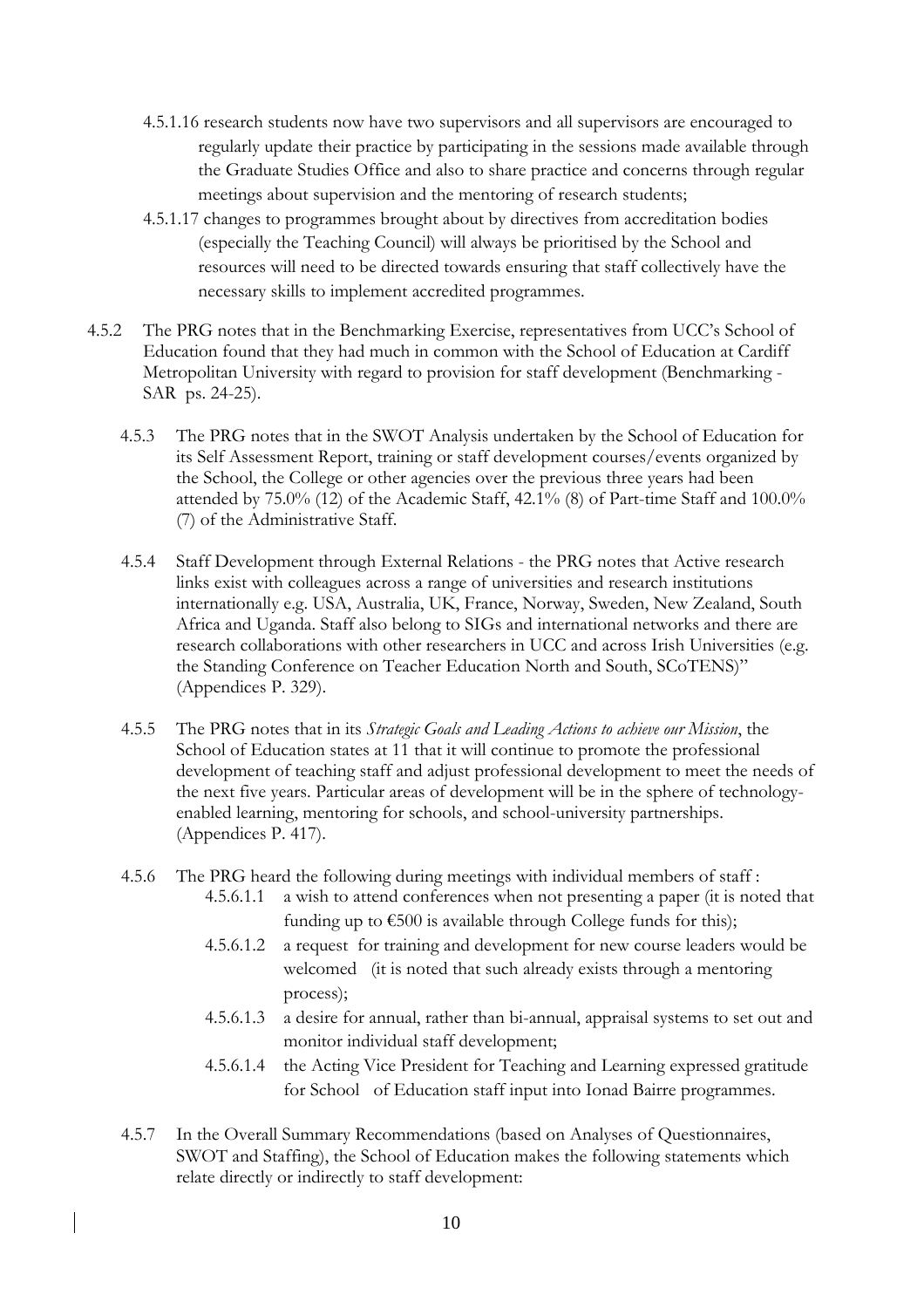- 4.5.7.1.1 'There is a need to devote energy to developing more flexible modes of delivery by exploiting the new technologies.' (SAR p.13);
- 4.5.7.1.2 'Staff development needs to be progressive and there is a need for greater engagement with schools and workplaces. While much staff development needs to be customised according to existing needs and needs arising, it will also be important for colleagues to source suitable CPD that is available within the university, e.g., research awards support.' (SAR p.15);
- 4.5.7.1.3 'The need to evolve our links with schools remains significant especially in light of new demands from the Teaching Council for placement, integration of theory and practice, reflective practice as well as new demands from changing curricula at post primary level.' (SAR p.15).

#### **4.6 External Relations**

- 4.6.1 This section has a dual focus, one centred on staff engagement with external bodies and the other looking at School of Education students studying abroad and international students coming to the School of Education. There is evidence that there is vibrant activity in the former while the latter is not a strong feature of the School. They will be dealt with separately, in so far as that is applicable, here.
- 4.6.2 The PRG notes that staff contribute to national policy making through their work on national bodies, for instance, the Teaching Council, the National Council for Curriculum and Assessment and Irish Aid. Active research links exist with colleagues across a range of universities and research institutions internationally e.g. USA, Australia, UK, France, Germany, Italy, Poland, Belgium, Norway, Sweden, New Zealand, South Africa and Uganda.' (SAR p. 6).
- 4.6.3 The PRG notes that staff had been supported financially, through a centralised academic travel grant and also from School funds, as noted previously at 4.5.1.7, to attend national and international conferences, and papers and symposia have been presented at major international conferences [e.g. the American Educational Research Association (AERA), European Association for Research on Learning and Instruction (EARLI); the British Educational Research Association (BERA), international conference of the United Kingdom Literacy Association; (UKLA), and the European Conference on Educational Research (ECER)] as a direct result of this invaluable research support. (Appendices p.328).
- 4.6.4 The PRG notes that while University support is no longer available for travel to international conferences, CACSSS now makes some funding available for this purpose.
- 4.6.5 The PRG notes the School of Education states that:
	- 4.6.5.1.1 it will enhance interaction with the public and showcase research by hosting public lectures, summer schools, events and conferences;
	- 4.6.5.1.2 it intends to extend links with BRIC countries and with "old" and "new" Europe including the IUFM, Clermont-Auvergne and Lumsa University in Rome;
	- 4.6.5.1.3 some students have the opportunity to study comparative education linked to a visit to China and stronger links will be established with the University of Shanghai and Chengdu Sport University;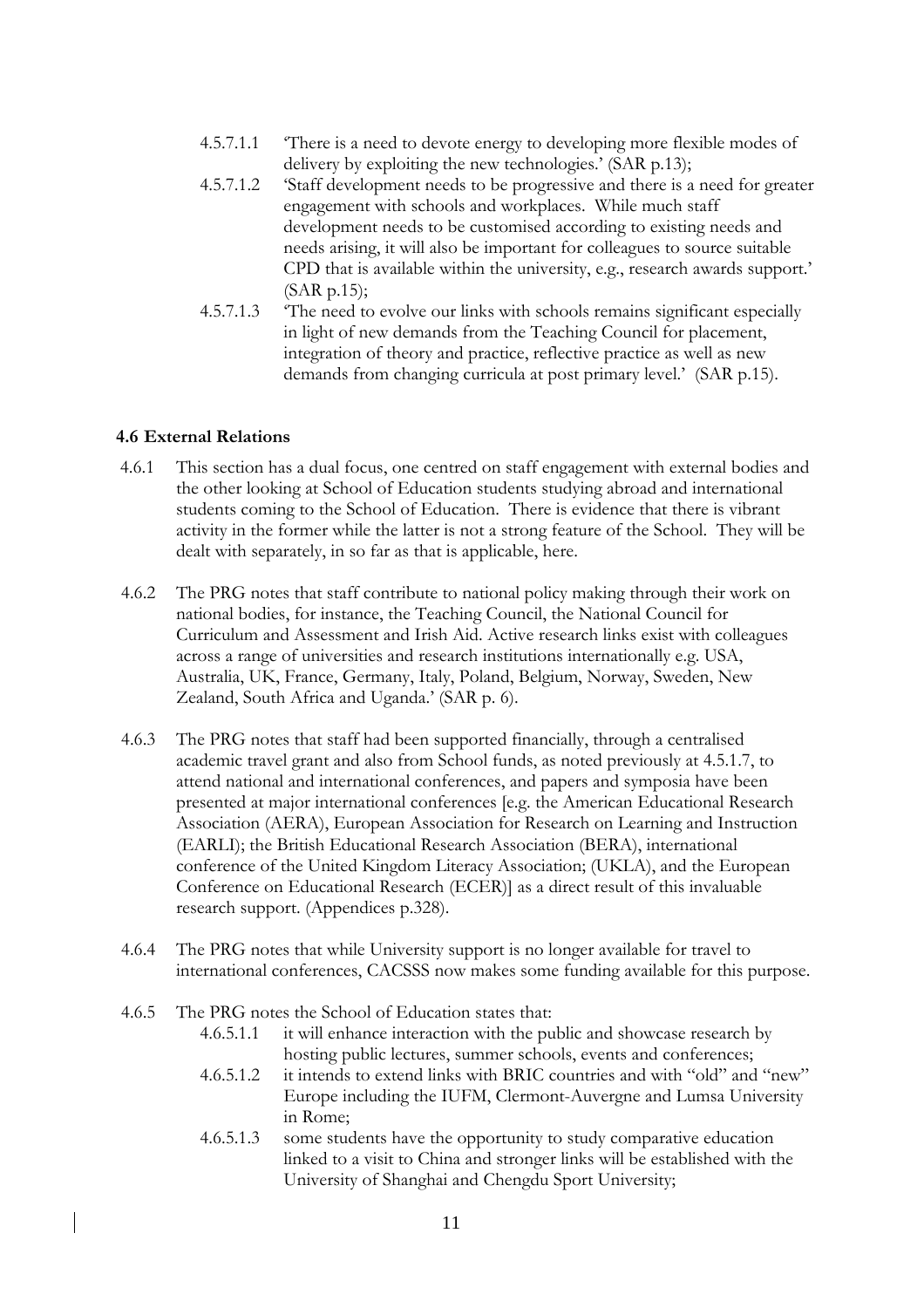- 4.6.5.1.4 in Childhood Studies, several students through the Erasmus programme have had the opportunity to spend a semester on placement in the US, Canada and many EU countries;
- 4.6.5.1.5 in conjunction with the HOPE foundation, students have been placed in Calcutta, while involvement with the TVP Volunteer Project has enabled student placements in Tanzania. (Appendices p.419);
- 4.6.5.1.6 the intention is that every academic member of staff will demonstrate tangible evidence of a significant international engagement annually as reported on UCC's institutional research information system (IRIS). (Appendices p.419).
- 4.6.6 The PRG noted that external relations are frequently connected to research and this is covered in the Research Section of this Report. There is an impressive list of connections with bodies within UCC, at national level and internationally provided in Appendix H: External Relations Appendices p.361 – 366.
- 4.6.7 The PRG notes that at H9, in its analysis of External Relations, the School states that its 'involvement with both internal and external agencies of all kinds…demonstrates the commitment of staff to the aims outlined in the School's mission statement. Furthermore it illustrates the diversity of academic interests present within the School'. (Appendices p. 366).

### **4.7 Internationalisation**

- 4.7.1 The *UCC Strategic Plan for the Student Experience 2009-2012* includes the following at 5.7 – Strengthening Internationalisation: 'the international character of the university is reflected in the wide-ranging academic linkages with universities overseas, the presence of 2,000 international students on campus and opportunities for UCC students to study abroad as an integral part of their degree programme. Some 80 nationalities are present on campus and such ethnic diversity enriches student life as do opportunities to study abroad. Internationalisation will be further strengthened through:
	- building new academic partnerships with prestigious foreign universities;
	- developing international academic programmes at undergraduate and postgraduate levels including joint degrees;
	- exploiting the potential for twinning programmes;
	- providing more study abroad opportunities for UCC students under ERASMUS throughout the European Union and beyond under bilateral university agreements;
	- expanding the number of undergraduate and postgraduate degrees students especially from non-EU countries;
	- increasing the number of visiting students under the Junior Year Abroad Programme.' (P. 18).
- 4.7.2 The CACSSS Strategic Plan 2009-2012 re *Policy Initiatives in Respect of Students* states that 'The College (CACSSS) will seek:
	- 4.7.2.1 to maintain an international campus (c. 10% non-Irish/non-EU students);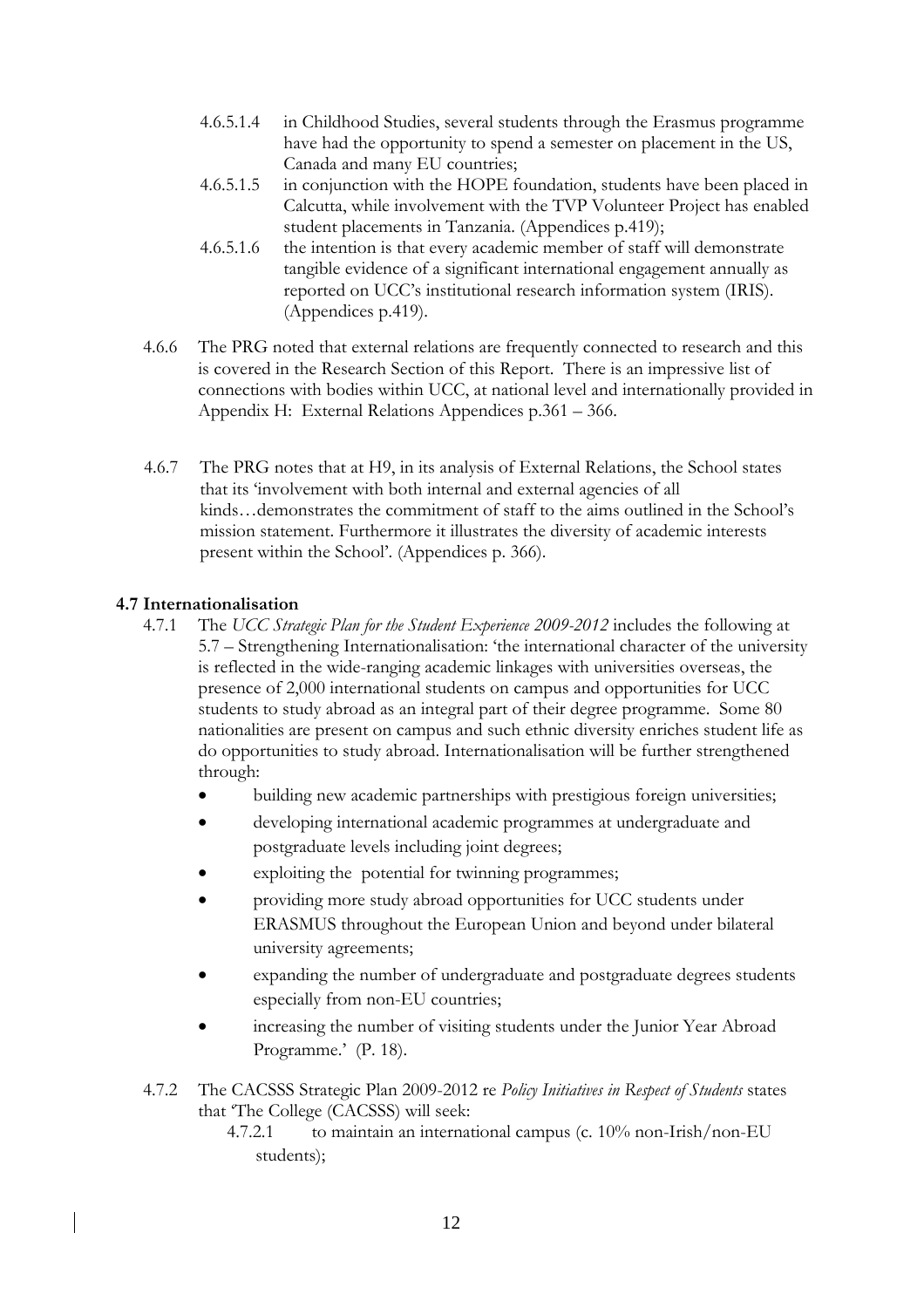- 4.7.1.2 to market courses to international and JYA students in order to create a stimulating educational environment for all college students (p.11).
- 4.7.3 In the Analysis of External Relations, the School of Education states that 'Some of our students have the opportunity to study comparative education linked to a visit to China and we hope to establish stronger links with the University of Shanghai and Chengdu Sport Uni*.* This international dimension is being developed to provide greater understanding of cultural diversity and to enhance the internationalisation of curricula more generally' (Appendices p. 366).
- 4.7.4 The PRG notes that the Higher Education Authority (HEA), in its National Strategy for Higher Education to 2030, puts forward its policy on Internationalising higher education stating that 'Throughout the world, educational institutions are collaborating across national boundaries, students are pursuing all or parts of their studies in different countries, and researchers and teaching staff are transferring permanently or temporarily between institutions. Institutions need to engage with international students in creative and positive ways. They should also take advantage of the opportunities to enrich their students' experience, their staff development, and their research work by cooperating and working jointly with complementary institutions in other countries. Irish institutions need to grasp the opportunities presented by this increasing trend towards internationalisation of higher education.' (HEA p. 80).
- 4.7.5 The HEA policy on Internationalisation is reinforced in the Report of the International Review Panel on the Structure of Initial Teacher Education Provision in Ireland (July 2012) stating that 'Internationalisation in higher education is one of the key aspects of European higher education policy today… The Review Panel was surprised at the relatively low level of international student mobility in Ireland**,** for example in the Erasmus programme, particularly in view of the fact that Ireland is an English-speaking country. In particular, the proportion of outgoing students in teacher education institutions is very low by European standards… It suggests that a concerted effort should be made, at national level, to attract student teachers to the country and to encourage Irish student teachers to spend part of their study period abroad…European higher education systems aim to have one-fifth of their students graduating with one or other kind of internationalisation element in their degrees… The two-way experience would be valuable and enriching for teacher education.' (pp. 23-24)
- 4.7.6 In the Overall Summary Recommendations the School of Education has not made reference to External Relations or Internationalisation.

#### **4.8 Support Services**

4.8.1 The School of Education clearly enjoys a positive working relationship with the Boole library in UCC. There is generally a high level of satisfaction among both staff and students with library facilities, resources and services. There is scope for School of Education staff to more energetically use their funding allocation for purchasing new resources through the Library services.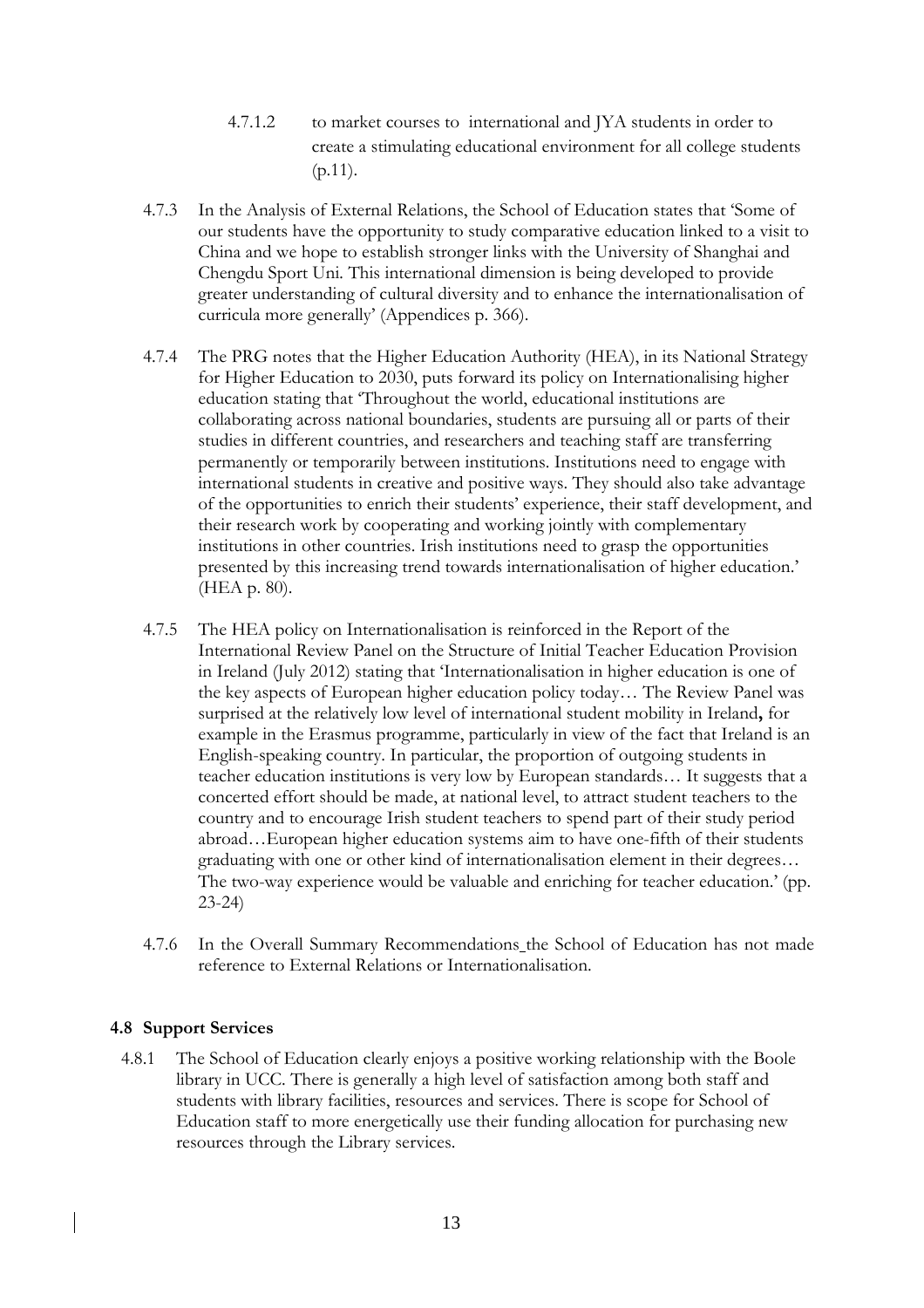- 4.8.2 The SWOT analysis recognised that in the current climate, financial issues may impinge on intake into programmes and may directly affect student retention and the quality of the student experience.
- 4.8.3 While the school appears to have a good working relationship with the Disability Support Service, the PRG found that there could be greater awareness of and more conscious links developed with other university supports such as: careers; counselling; peer support; financial advice; international welfare; health; chaplaincy and students union.

### **4.9 Staffing**

- 4.9.1 The quality of academic and administrative staff in the School is high, and with the exception of assessment and feedback (which is explored more fully above) students speak in praiseworthy terms of the quality of the work of the staff. The staff are clearly dedicated to their roles, in terms of administration, teaching and scholarly research.
- 4.9.2 That said, it is clear that the School has certain pressing requirements in terms of staffing. In particular we note:
	- 4.9.2.1 due to staff movements and an internal promotion, there are several key vacancies in the academic staffing of the School. The PRG strongly supports the need for making appointments to fill these gaps;
	- 4.9.2.2 there are clear and strongly-felt issues surrounding the moratorium on administrative promotion. The PRG believes that a reconsideration of this position at University level is important in order to prevent further leakage of key administrative staff;
	- 4.9.2.3 administrative coverage on the EYCS programme is particularly problematic, as
	- 4.9.2.4 administrative cover is only available for 2.5 days/week. There is no administrative presence for this course between Wednesday lunchtime and the following Monday morning. In the view of the PRG, this impacts significantly both upon the student experience and places undue pressure on other administrative staff;
	- 4.9.2.5 whilst there is a moratorium on the employment of new administrative staff, it emerged in the course of the PRG review that courses attracting significant non-exchequer funding can use some of these monies to appoint appropriate support staffing. The School should consider whether this provides a potential way of bringing targeted administrative and other support into the School, which might free up staff for other duties.

#### **4.10 Accommodation**

4.10.1 The dispersion of the school in seven separate buildings creates difficulties for the operations associated with its mission. The Eureka Science laboratory emerges as a good example and may be a case study for future improvements in accommodation and infrastructures. On the contrary the lack of a space for staff informal meetings and for exhibiting examples of research and teaching publications reveals the need for some reflection at School, College and even University level on the issue of accommodation and infrastructures. This effort should also contribute to improving the capacity and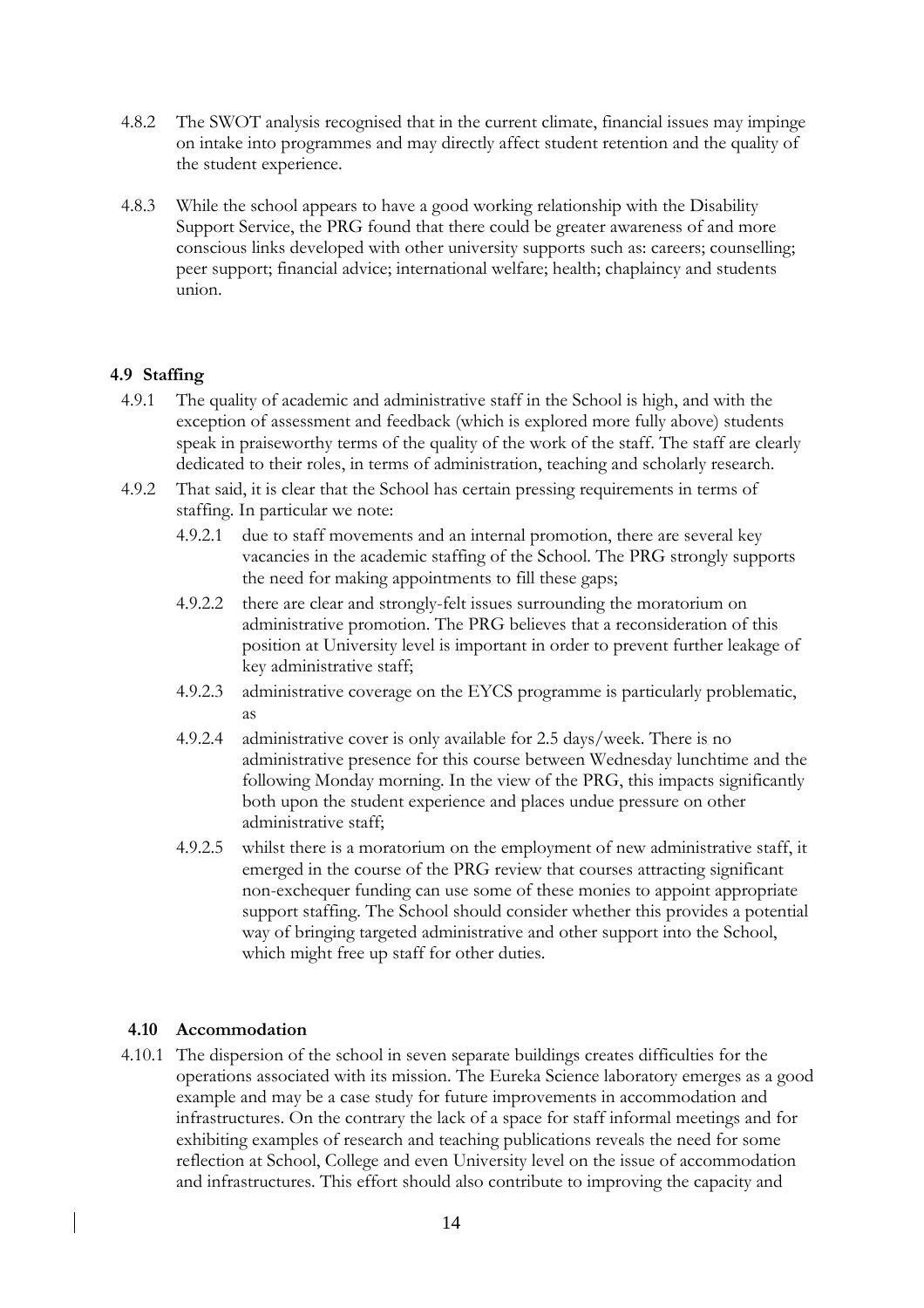giving more visibility to the School's Resource Laboratory (Fernhurst, Donovan Road) for student teachers.

4.10.2 Given the limited access hours to the Education Resources Room and the SEN resources room, the PRG felt that the School may wish to consider whether the contents of these facilities might be better housed in the main library, where more comprehensive access for students would be possible. This might also make available space for the kinds of meeting room referred to in the previous paragraphs.

#### **4.11 Financing**

- 4.11.1 Financial matters, in the current economic climate in Ireland, are a continuing cause for concern and universities, including UCC, have suffered their share of government-imposed budgetary cutbacks. They have also been subject to the employment embargo under the IMF Employment Control Framework which has stymied revision of grading for staff, promotion of staff and recruitment of new staff. Therefore, while the School of Education is the largest generator of fee income in UCC, through its post-graduate programmes, it cannot reap the rewards in terms of staffing and other resources. Much of its research income is externally sourced.
- 4.11.2 In Appendix C: School Organisation and Planning at C2 Budgeting in the Schools the UCC Allocated Budget is explained and the following points partly illustrate the situation:
	- 4.11.2.1 all income earned by the School of Education goes into the UCC central exchequer;
	- 4.11.2.2 resources within UCC are allocated to the four Academic Colleges using the Resource Allocation Model (RAM);
	- 4.11.2.3 CACSSS receives it allocation from UCC and the Head of College then allocates income to the schools within the College;
	- 4.11.2.4 the School of Education is part of CACSSS, the College which allocates its budget.
- 4.11.3 The PRG heard that it is necessary for UCC to use School of Education surplus finance to support more expensive, less financially viable programmes to maintain a balance of programme provision across the university. However, it was not possible for the PRG to ascertain the per capita expenditure on students in the School of Education in comparison to students in other disciplines. This is an important matter and, despite explanations with regard to variables in formulae, it should be possible to produce the answer.
- 4.11.4 The School of Education states that 'at the time of the School's last review in 2005, the report stated that no consultation occurred between CACSSS and the School in determining the budget for the year. This situation has changed, in particular facilitated by the appointment of a Finance Analyst to the College. Since then, the School of Education has been fortunate to receive a favourable hearing in securing adequate funds to run the School. While the staffing embargo means that the funds cannot always be targeted towards our greatest need, we wish to acknowledge the financial support that has been available in recent times from the College of ACSSS.' (Appendices p. 195).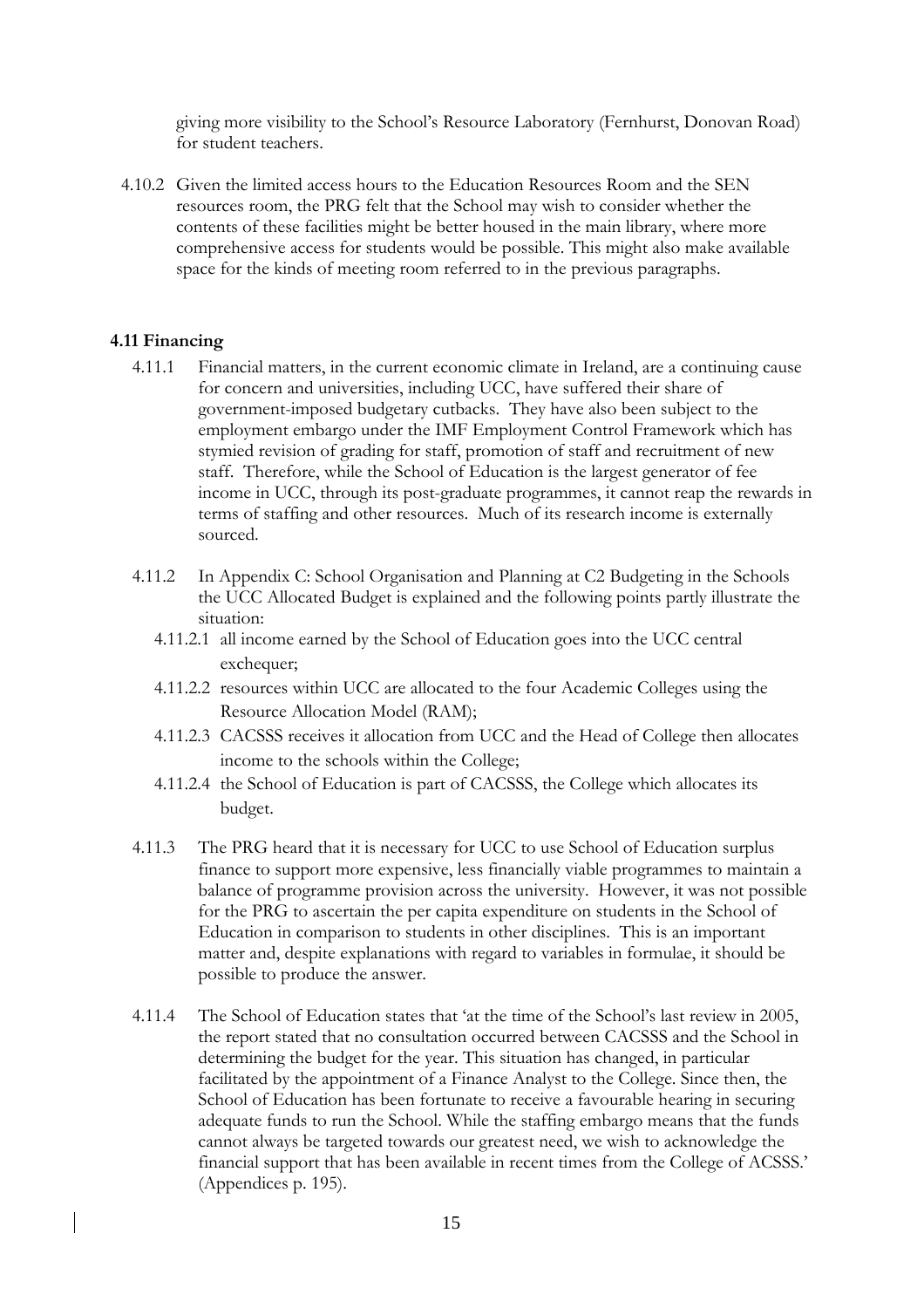- 4.11.5 Budgetary details are given and it is explained that '…allocations are to cover both Non-pay (consumables) items and Part-Time Pay. The School of Education has a large team of part-time staff and also incurs huge costs in relation to travel and other expenses involved in the placement element of the PDE.' (Appendices p. 196).
- 4.11.6 In the Analysis of Budgeting we are told that 'The flow of information from central administration has improved and the university continues to make improvements to the central databank of information. As stated earlier, the School of Education has a very good working relationship with the College of ACSSS and has been able to rely on the Head of College, College Manager and Finance Analyst for information and consultation when required. This enables timely decision-making and up-to-date report compilation at School level…However… there is a need for further financial analyst support at the School level. With such large budgets to administer and the wide range of other activities that a Manager of a School of this size is required to be involved in, the School believes there is a necessity to restructure how it currently manages the finances of the School. The School has identified a gap in a structure where the Manager (Admin Grade 7) and an Executive Assistant are entirely responsible for these large budgets. The School of Education would benefit greatly from the appointment of an Accounts Administrative Assistant (Grade 4-5) to oversee the dayto-day management of all budgetary matters in the School, with the School Manager taking on the role of overseeing the School budget, in consultation with the Head of School. Currently much of this work is undertaken by a member of staff at Executive Assistant grade. A higher grade would better reflect the current level of activity while allowing expansion of some of the responsibilities within the role to provide some additional budgetary support to the Head of School and School Manager.' (Appendices p. 197).
- 4.11.7 The School of Education was awarded  $\epsilon$ 614,169 in external funding over the 5-year period 2008-2012, all competitively won awards, and details of these may be found in Appendix F. It 'will continue to seek funding from national (DES, NCSE, NCTE, NCCA, SCoTENS, IRCHSS/IRC, IRCSET, Irish Aid, Teaching Council), international (e.g. European Science Foundation) and industrial (e.g. science-related companies) agencies.' (Appendices p. 332).
- 4.11.8 The School of Education says that 'Library funding has varied over the last five years and, not surprisingly, has been subject to some reduction. Nevertheless, the libraries provision of electronic journal system, supported by the HEA for all Irish universities, ensures staff and post-graduate researchers (PhD students especially) have access to journals vital to research in education...Library and the School's own Teaching Resource Lab (TRL) subscriptions to professional journals (teacher union, professional associations, e.g. ACSD's Educational Leadership) ensures staff have access to a range very 'up-to-date' material on vital issues in educational policy and practice...' (Appendices p. 337).
- 4.11.9 In the Overall Summary Recommendations (based on Analyses of Questionnaires, SWOT and Staffing), the School of Education makes the following statements which relate directly or indirectly to Finance:
	- 4.11.9.1 'colleagues appreciate the financial support occasionally available for their research and every effort should be made to ensure such support is continued and expanded.' (SAR p. 13);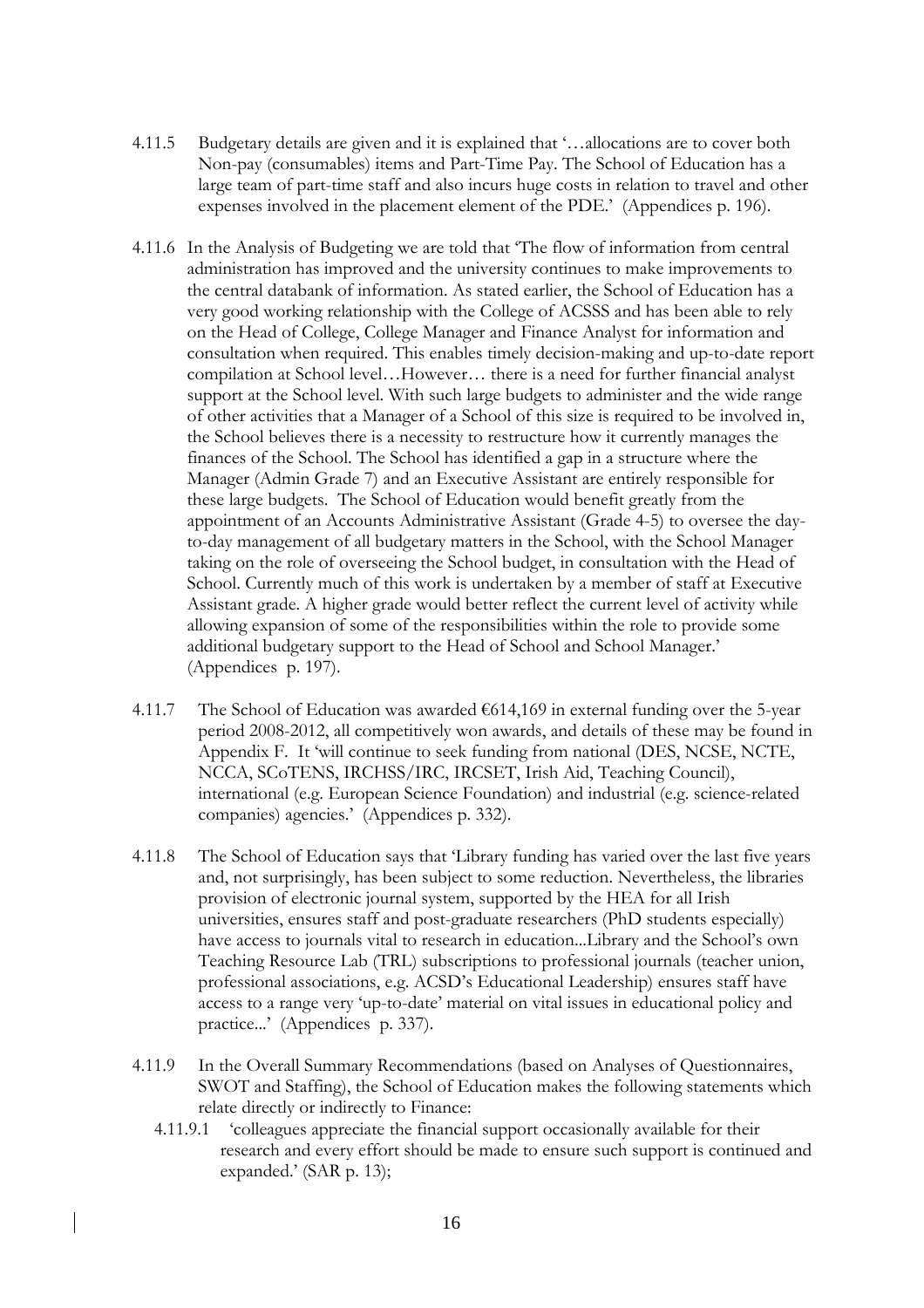- 4.11.9.2 'serious consideration needs to be given to the non-replacement of senior academic staff over the last several years at a time of major change in course planning and provision and in light of significant increase in doctoral student numbers and the need for succession planning in the years ahead.' (SAR p. 14);
- 4.11.9.3 'the need to consider the administrative support for the EYCS degree is urgent in light of the non-replacement of the former administrator of the course.' (SAR p.  $14$ :
- 4.11.9.4 'as is highlighted elsewhere in this review, the administrative staff of the school are seen as a key strength but their knowledge and commitment may be lost to the school (and CACSSS) if an opportunity for upgrading is not presented within the current posts.' (SAR p.15);
- 4.11.9.5 'given the complexity and range of financial accounting in the School there is need for an Accounts Administrator (Grade 5-5) to oversee the day-to-day management of all budgetary matters in the school.' (SAR p. 15).
- 4.11.9.6 While the School of Education believes 'it has been fortunate to receive a favourable hearing in securing adequate funds to run the School', the PRG regards the following extract as indicative of a regrettable financial situation considering the School's contribution to the UCC budget: 'The School views staff opportunities to engage with the wider research community as vital to the development of a research and publishing culture. Hence, despite cutbacks centrally within the university to the travel funds available to individual staff members, the School initiated its own research travel fund as well as research support fund (as detailed in App G). In all, between support for research project development and conference travel, there were 17 small grants to staff in 2012.' (Appendices p. 337).

#### **4.12 Communications**

- 4.12.1 Communication structures in the School of Education appear to be working well. Staff are embedded in clear organisational systems, and much evidence was presented that confirmed that communication was flowing effectively between groupings and individuals. Some amount of overlap was noted in relation to programme or course committees that contain several of the same staff; but this may be inevitable (and indeed efficient) when particular skills or curricular areas are in high demand, or when a single module contributes to more than one academic programme.
- 4.12.2 The PRG noted that there was no single place where School staff can meet informally and without pre-arrangement, such as a staff common room, and that there was some demand for that. The multi-site build of the School (and the complex timetables occasioned by the breadth of UG and PG, full- and part-time courses delivered) does not lend itself to the establishment of a fixed break time when many might be able to make themselves available. It may nevertheless be worth trialling some such arrangements so that staff have greater opportunity to come to know one another well outside the fora of course-related committees.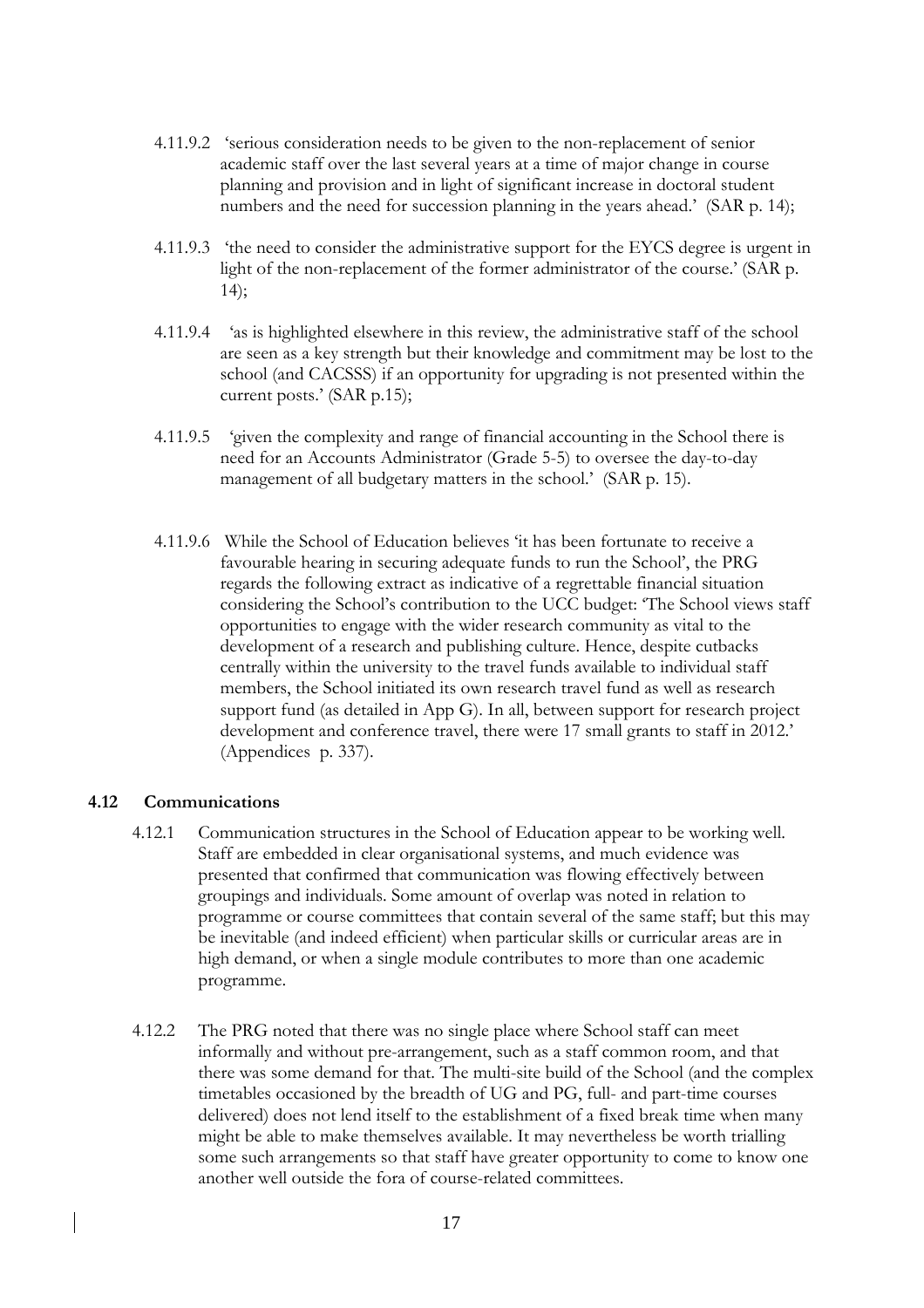4.12.3 Students drew attention to good practice in communication also, for example on the PDSEN, where systems are in place to allow course-related issues to be raised and resolved expeditiously.

### **4.13 Implementation of recommendations for improvement made in Peer Review Group Report arising from last quality review**

- 4.13.1 This is covered effectively in p.449 of Appendices. The PRG feels that there is good follow through in terms of response to the findings of the last quality review.
- 4.13.2 In order to reflect the quality of work that has taken place in the School since the last quality review, the PRG feels some of the School's major achievements and developments could have been set out as examples: e.g. the Science laboratory.

### **4.14 Compliance with European Standards and Guidelines for Quality Assurance in the European Higher Education Area – especially relevant sections of Part 1 of the ESG**.

4.14.1 The School complies with European Standards and Guidelines for Quality Assurance as set out in the ESG.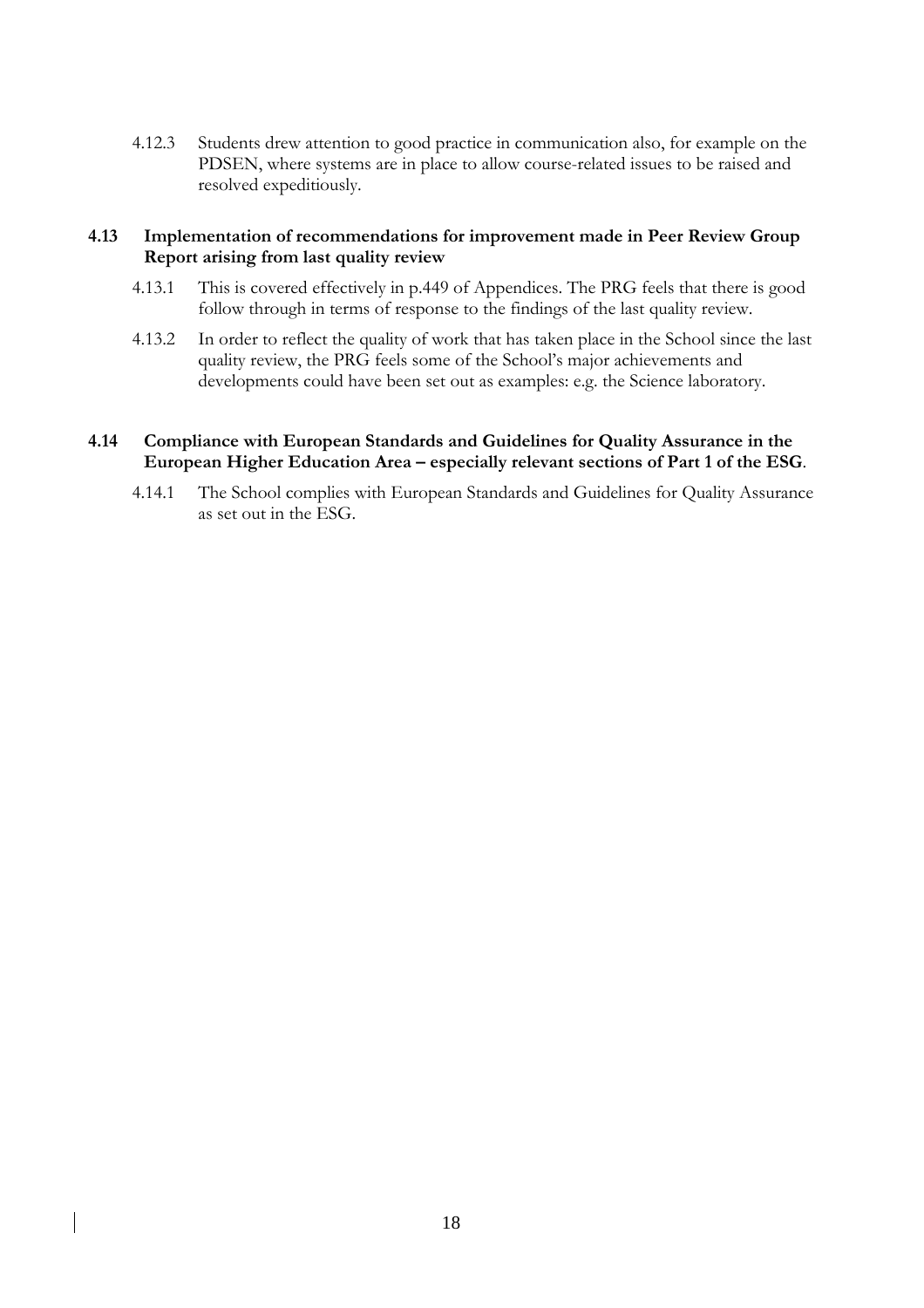#### **5. RECOMMENDATIONS FOR IMPROVEMENT**

### **5.1 PRG Recommendations with regard to School Organisation and Planning**

- 5.1.1 The PRG recommends considering possibilities, where appropriate, for coalescing and rationalising the work of some of the School committees (e.g. where teaching teams between programmes overlap) where doing so would free up staff time.
- 5.1.2 The PRG recommends exploring potential course development to attract international students in the interests of:
	- (i) creating new contexts for teaching and learning;
	- (ii) generating additional income for the School;
	- (iii) creating additional posts.
	- 5.1.3 The PRG strongly recommend the appointment of staff to the vacant academic and administrative posts.

### **5.2 PRG Recommendations with regard to Teaching and Learning**

- 5.2.1 The PRG recommends that the School considers on-going provision for the large number of students graduating from the Early Years and Childhood Development programme, as this cohort represents a significant potential on-going market for the School.
- 5.2.2 The PRG recommends that the development of new strategies relating to internationalisation of programmes be given careful consideration, as the International student market represents a significant area of opportunity for the University.
- 5.2.3 In order to address issues surrounding the assessment and return of students' work, the PRG recommends the establishment and publication to students, on all courses, of clear timeframes for return of assignments and mechanisms for students to complain and receive a formal response where these timeframes are not met;

### **5.3 PRG Recommendations with regard to the SAR**

5.3.1 The PRG recommends that in future review cycles the academic review group think carefully about how information is presented in the SAR in order to maximise impact. Less reliance on extended prose and lengthy bullet pointed lists would have provided a clearer insight. Presentation of elements of the materials in tabular or other form would have been helpful, as would a clear relationship between review of activity against previous targets, emerging on-going development targets and how these relate to broader institutional imperatives as set out in the UCC Strategic Plan.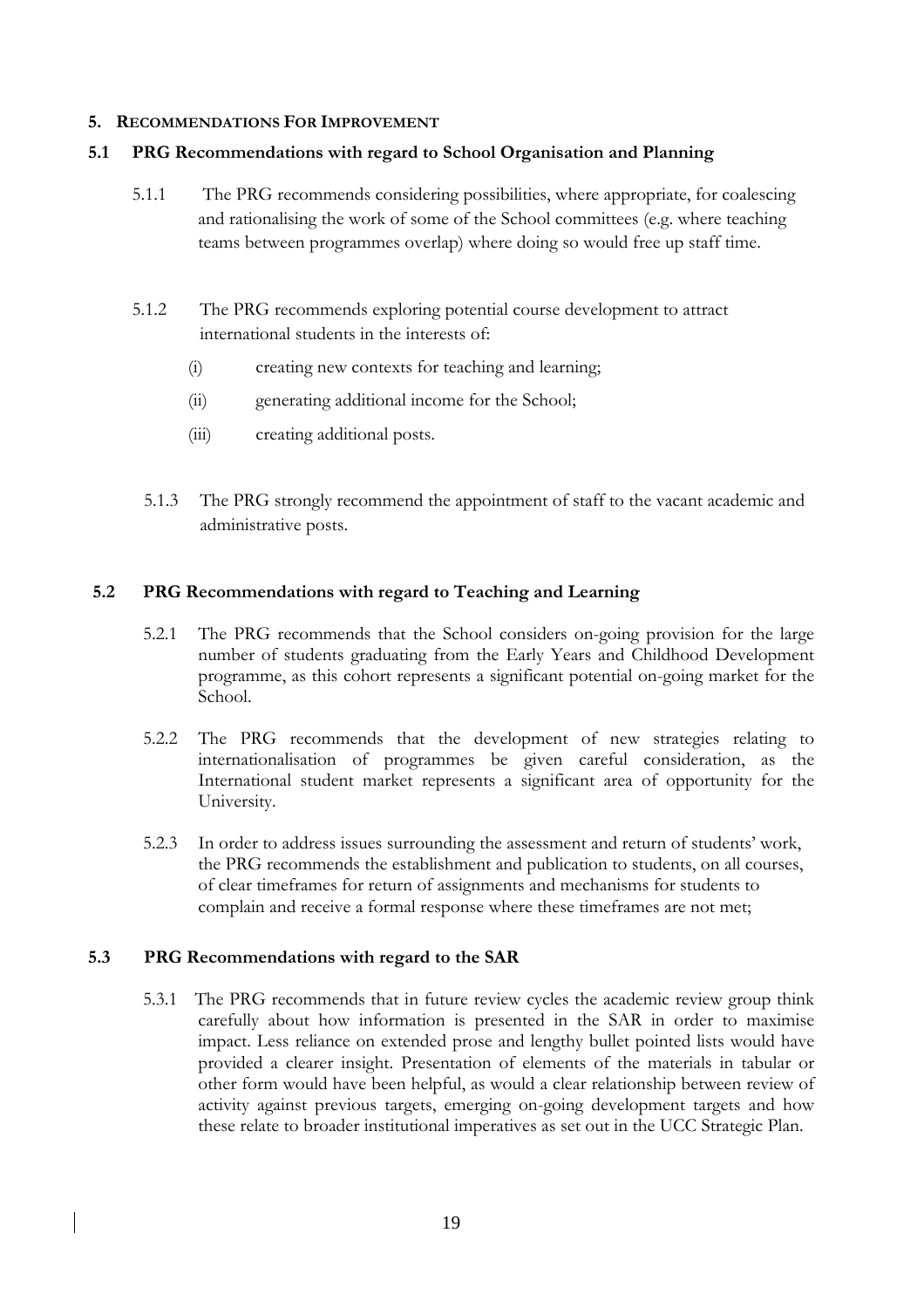5.3.2 Thought could be given as to how some of the materials presented in the Appendices could more usefully have been grouped and signposted within the SAR document.

### **5.4 PRG Recommendations with regard to Research and Scholarly Activity**

- 5.4.1 We suggest reorganising 'the research unit', considering, for example, research lines in order to build research teams, accommodate the already well-established research interests and open new windows for those eventually not identifying themselves with the established areas. This could help academic staff to find new 'research lines', and reinforce their willingness to be engaged in developing and consolidating the School research culture;
- 5.4.2 We recommend the development of clear collaborative research activities, in teams with adequate critical mass (e.g. through further focusing the work of research clusters);
- 5.4.3 We strongly recommend a permanent display of staff publications, in order to maintain students, colleagues, other stakeholders and public in general well informed about the School 'vibrant research culture'. We believe that this could stimulate more students to enrol in research in the future and contribute to a stronger sense of community. Parallel to this, we also suggest a more informative Web page;
- 5.4.4 We strongly recommend the development of more international connections regarding research;
- 5.4.5 We strongly recommend that the School develop a strategic response to the internal Research Review in order to demonstrate how it is moving against institutional and School imperatives;
- 5.4.6 To maintain and develop supervisory capacity and quality at doctoral level, the PRG recommends the involvement of more qualified supervisors.
- 5.4.7 We strongly recommend targeting high impact journals for publication.

#### **5.5 PRG Recommendations with regard to External Relations and internationalisation**

- 5.5.1 The PRG recommends that the School of Education maintain a range of external relations activities while being mindful of the demands on staff with a heavy workload;
- 5.5.2 The PRG recommends that the School of Education begin a discussion at staff level with regard to Internationalisation;
- 5.5.3 The PRG recommends that the School of Education take cognisance of the HEA policy on Internationalisation and move to attract international students and also to place its students overseas, as is already happening in other UCC programmes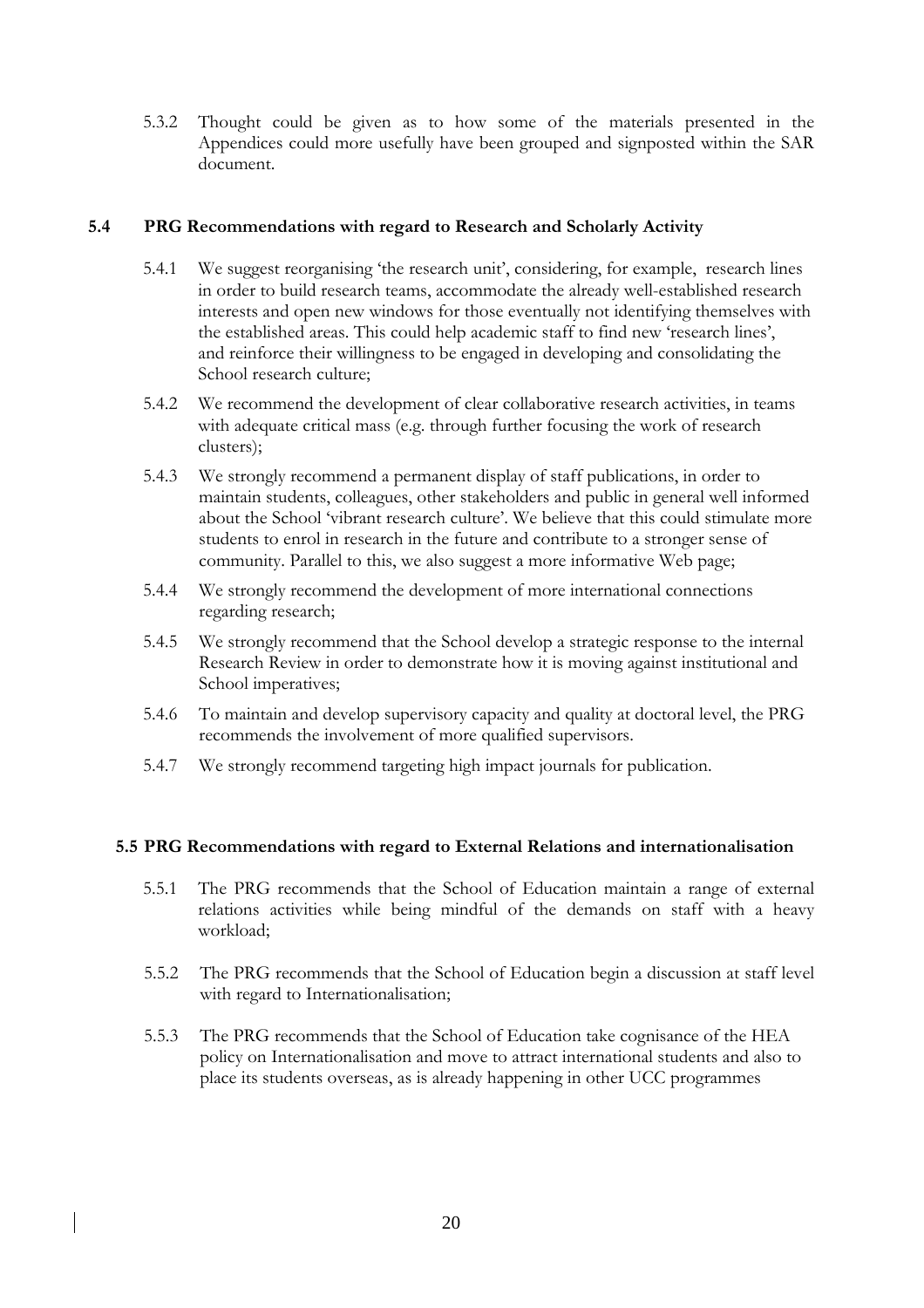#### **5.6 PRG Recommendations with regard to Finance**

- 5.6.1 The PRG recommends that vacant academic and administrative posts be filled forthwith;
- 5.6.2 The PRG recommends that an Accounts Administrative Assistant be appointed to the School of Education;
- 5.6.3 The PRG recommends that sufficient finance be allocated to areas of need, e.g., appointment of staff; staff attendance at conferences; the School might consider turning one of its relatively little-used resource centres into a staff room and relocating these resources to the main UCC Library where there are longer opening hours (obviously the Library would want to look at quantities of material and storage implications, but we would strongly encourage the School to consider this to maximise their space resources);
- 5.6.4 The PRG recommends that information on the per capita expenditure per student in the School of Education be made available in the interests of transparency with regard to income and expenditure in the School;
- 5.6.5 The PRG recommends that the student/lecturer ratio be considered, and improved, in consideration of the findings at 4.

#### **5.7 PRG Recommendations with regard to Staff Development**

- 5.7.1 The PRG recommends that the School of Education make specific plans for the implementation of Goal 11 in its *Strategic Goals and Leading Actions to achieve our Mission* i.e.: 'We will continue to promote the professional development of our teaching staff and adjust our professional development to meet the needs of the next five years. Particular areas of development will be in the sphere of technology-enabled learning, mentoring for schools, and school-university partnerships.' (Appendices P. 417);
- 5.7.2 As an elaboration of No. 3 in the Overall Summary Recommendations and on "technology-enabled learning " in 1 above, the PRG recommends that all staff members familiarise themselves with the most advanced IT methodologies which are appropriate for teaching, learning and assessment so that these may be modelled for student teachers and replicated by the latter during their school placement;
- 5.7.3 The PRG recommends that the School of Education further develop the collaborative staff processes whereby in-house, programme-based and crossprogramme expertise is shared through one-to-one, small group and whole group meetings/discussions/seminars;
- 5.7.4 The PRG recommends that each staff member set out an individual, annual, personal plan for his/her professional development, in consultation with his/her line manager;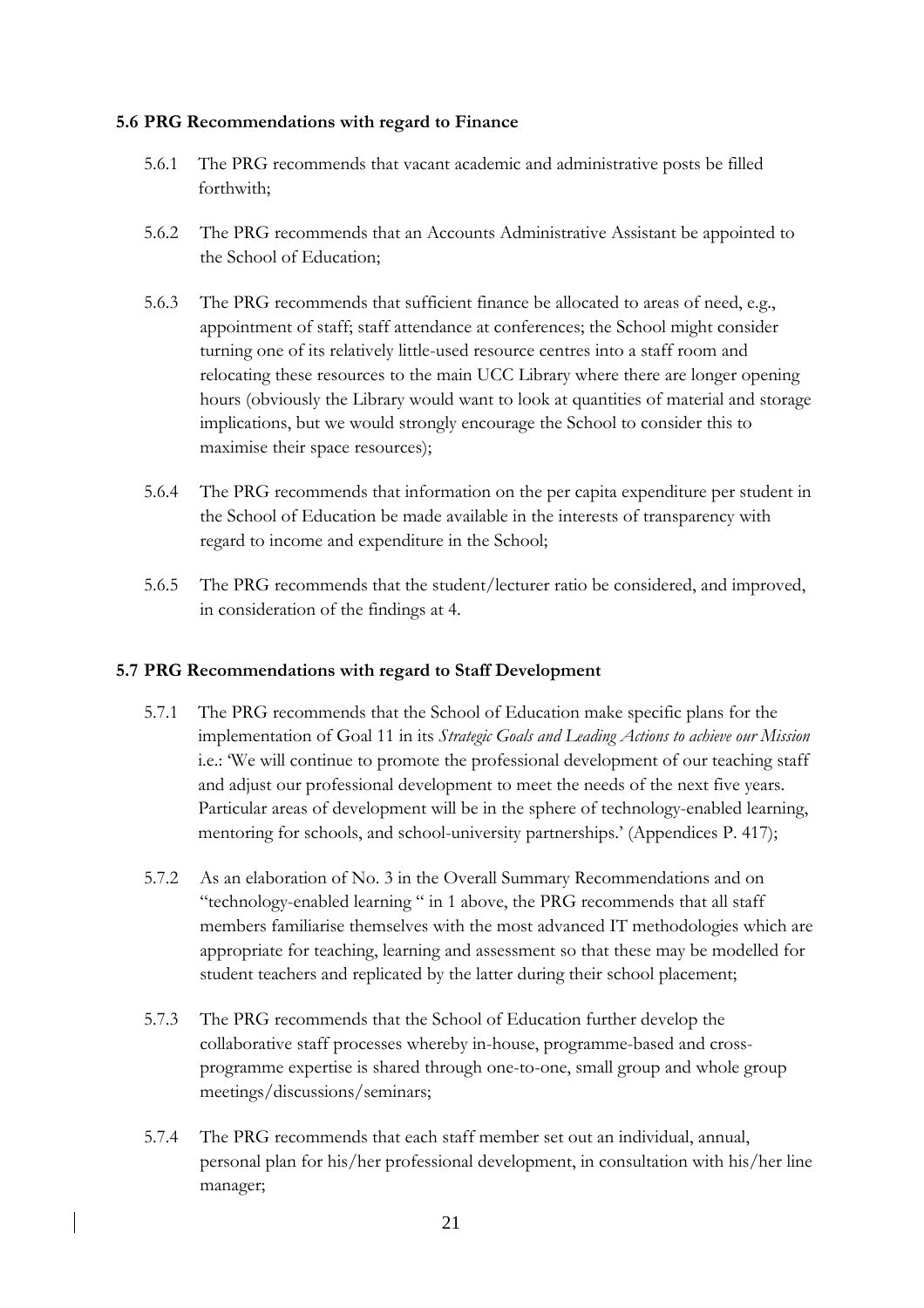- 5.7.5 The PRG recommends that the School of Education engage with Ionad Bairre with a view to customised programmes being developed for the School of Education staff, perhaps on a reciprocal basis in consideration of the School's input to Ionad Bairre programmes;
- 5.7.6 The PRG recommends that the School of Education pay close attention to the professional development needs of Part-Time staff, particularly school placement supervisors, to ensure that they are au fait and up-to-date with subject content knowledge and pedagogical content knowledge, thus avoiding any conflict or contradiction between college teaching, school practice and the supervisor's expectations;
- 5.7.7 While recognising the heavy workload carried by staff members, the PRG recommends that staff maintain and develop their understanding of the enactment of their own area(s)/specialism(s) in the reality of school life so as to enhance their credibility in their engagement with students and schools.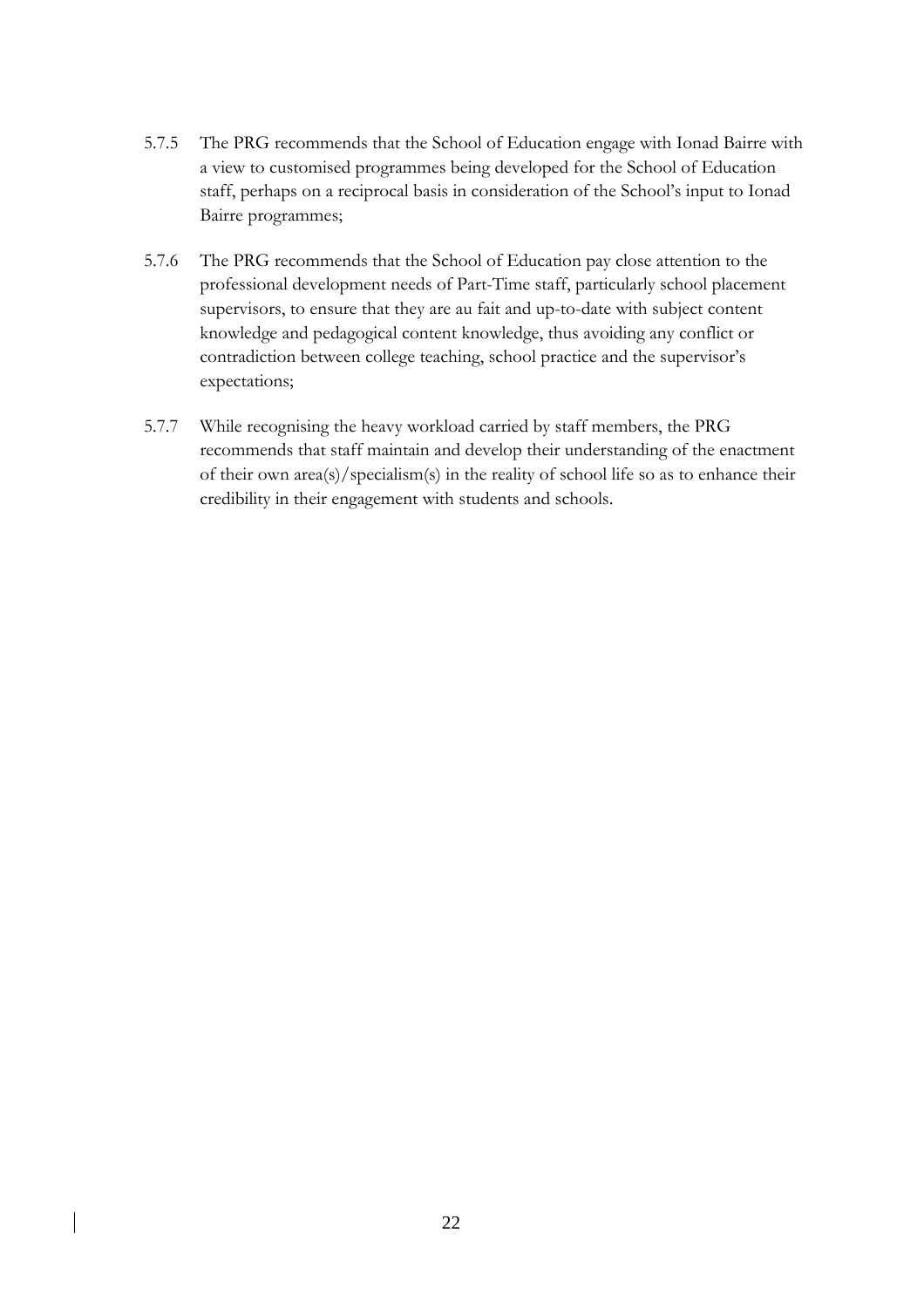# **SCHOOL OF EDUCATION**

# **PEER REVIEW GROUP SITE VISIT TIMETABLE**

### **In Summary**

| Monday 21 January:    | The Peer Review Group (PRG) arrives at the River Lee Hotel for a briefing,<br>followed by an informal meeting with School staff members.                                                                                                                         |
|-----------------------|------------------------------------------------------------------------------------------------------------------------------------------------------------------------------------------------------------------------------------------------------------------|
| Tuesday 22 January:   | The PRG considers the Self-Assessment Report and meets with school staff,<br>student and stakeholder representatives. A working private dinner is held that<br>evening for the PRG.                                                                              |
| Wednesday 23 January: | The PRG meets with relevant officers of UCC. An exit presentation is given<br>by the PRG to all members of the School. A working private dinner is held<br>that evening for the PRG in order to finalise the report. This is the final<br>evening of the review. |
| Thursday 24 January:  | External PRG members depart.                                                                                                                                                                                                                                     |

| Monday 21 January 2013 |                                                                                                                                                                                                                                                                                                                                     |
|------------------------|-------------------------------------------------------------------------------------------------------------------------------------------------------------------------------------------------------------------------------------------------------------------------------------------------------------------------------------|
| $16.00 - 18.00$        | Meeting of members of the Peer Review Group.<br>Briefing by: Professor Ken Higgs, Acting Director of Quality<br>Group agrees final work schedule and assignment of tasks for the following 2 days.<br>Views are exchanged and areas to be clarified or explored are identified.<br>Venue: Tower Room, River Lee Hotel, Western Road |
| 19.00                  | Dinner for members of the Peer Review Group & Head of School & School Co-<br>ordinating Committee:<br>Dr Paul Conway<br>Ms Angela Desmond<br>Dr Siobhan Dowling<br>Professor Kathy Hall, Head<br>Dr Rosaleen Murphy<br>Dr Stephen O'Brien<br>Dr Anna Ridgway<br>Venue: Jacobs on the Mall, South Mall, Cork.                        |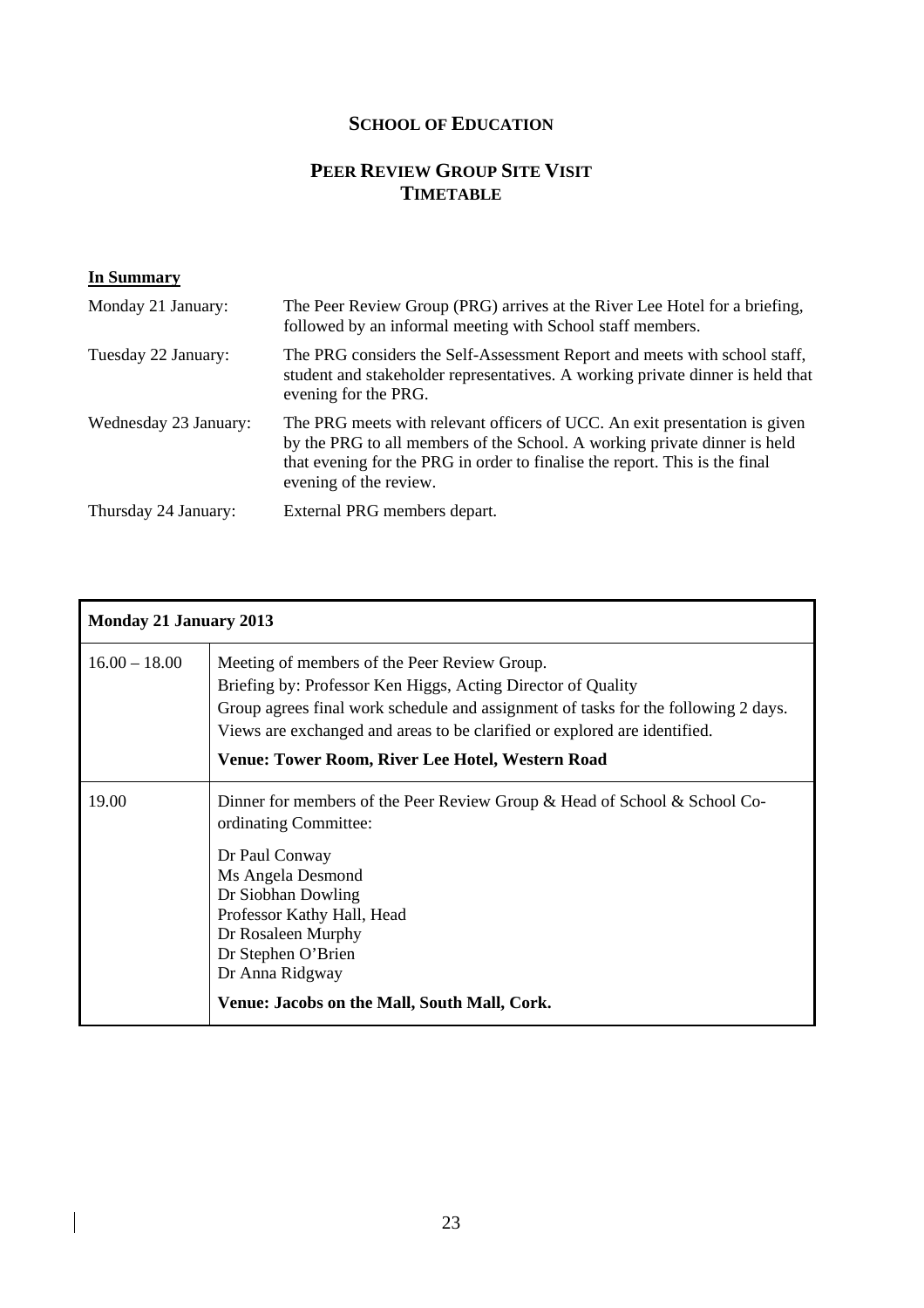| <b>Tuesday 22 January 2013</b><br>Venue: Tower Room 1, North Wing, Main Quadrangle UCC<br>(unless otherwise specified) |                                                                                                                                                                                                                                                                                                                                                                                                                                                                                                                                                                                      |                                                                                                                                                                                                    |
|------------------------------------------------------------------------------------------------------------------------|--------------------------------------------------------------------------------------------------------------------------------------------------------------------------------------------------------------------------------------------------------------------------------------------------------------------------------------------------------------------------------------------------------------------------------------------------------------------------------------------------------------------------------------------------------------------------------------|----------------------------------------------------------------------------------------------------------------------------------------------------------------------------------------------------|
| $08.30 - 08.45$                                                                                                        | Convening of Peer Review Group                                                                                                                                                                                                                                                                                                                                                                                                                                                                                                                                                       |                                                                                                                                                                                                    |
| $08.45 - 09.30$                                                                                                        | Professor Kathy Hall, Head of School                                                                                                                                                                                                                                                                                                                                                                                                                                                                                                                                                 |                                                                                                                                                                                                    |
| $09.30 - 10.30$                                                                                                        | Group meeting with all School staff<br>Venue: Council Room, North Wing, Main Quadrangle                                                                                                                                                                                                                                                                                                                                                                                                                                                                                              |                                                                                                                                                                                                    |
| $10.30 - 11.00$                                                                                                        | Tea/coffee                                                                                                                                                                                                                                                                                                                                                                                                                                                                                                                                                                           |                                                                                                                                                                                                    |
| $11.00 - 13.00$                                                                                                        | Private meetings with individual staff<br>members                                                                                                                                                                                                                                                                                                                                                                                                                                                                                                                                    | Private meetings with individual staff<br>members                                                                                                                                                  |
|                                                                                                                        | Group 1                                                                                                                                                                                                                                                                                                                                                                                                                                                                                                                                                                              | Group 2                                                                                                                                                                                            |
|                                                                                                                        | 11.00: Dr Brian Murphy<br>11.15: Mr Denis Burns<br>11.30: Dr Declan Kennedy<br>11.45: Dr Fiona Chambers<br>12.00: Dr Fiachra Long<br>12.15: Dr Paul Conway<br>12.30: Dr Maura Cunneen                                                                                                                                                                                                                                                                                                                                                                                                | 11.00: Ms Pat O'Connor<br>11.15: Mr Michael Delargey<br>11.30: Ms Angela Desmond<br>11.45: Ms Stephanie Larkin<br>12.00: Dr Stephen O'Brien<br>12.15: Ms Jacinta McKeon<br>12.30: Ms Carol Kennedy |
|                                                                                                                        | Venue: Tower Room 1, Main Quad.                                                                                                                                                                                                                                                                                                                                                                                                                                                                                                                                                      | Venue: Tower Room 2, Main Quad.                                                                                                                                                                    |
| $13.00 - 14.00$                                                                                                        | Working lunch                                                                                                                                                                                                                                                                                                                                                                                                                                                                                                                                                                        |                                                                                                                                                                                                    |
| $14.00 - 15.30$                                                                                                        | Ms Angela Desmond and Dr Declan Kennedy.                                                                                                                                                                                                                                                                                                                                                                                                                                                                                                                                             | Visit to core facilities of School, escorted by Professor Kathy Hall, Head of School,                                                                                                              |
| $15.30 - 16.15$                                                                                                        | Representatives of undergraduate students<br>Niamh Baylor, 3rd year, EYCS<br>Patricia Coffey, 2 <sup>nd</sup> year, BSc(Ed)<br>Leigh Dowling, 3rd year, SSPE<br>Ryan Gallagher, 3 <sup>rd</sup> year, BSc(Ed)<br>Brendan Gilmartin, 2 <sup>nd</sup> year, EYCS<br>Michael O Se, $1st$ year, SSPE<br>Grace O'Sullivan, $2nd$ year, EYCS<br>Elizabeth Prout, 1 <sup>st</sup> year, EYCS<br>Catherine Russell, 4 <sup>th</sup> year, BSc(Ed)<br>Stephen Sheehan, 3 <sup>rd</sup> year, EYCS<br>$SSPE = Sports Studies & Physical Education$<br>$EYCS = Early Years & Childhood Studies$ |                                                                                                                                                                                                    |
| $16.20 - 17.00$                                                                                                        | Representatives of graduate students<br>Caragh Bell, MEd (Modular)<br>Kieran Burke, PDE<br>Frances Clerkin, PhD<br>Shauna Harrington, PDE<br>Joe Moynihan, Cohort PhD                                                                                                                                                                                                                                                                                                                                                                                                                |                                                                                                                                                                                                    |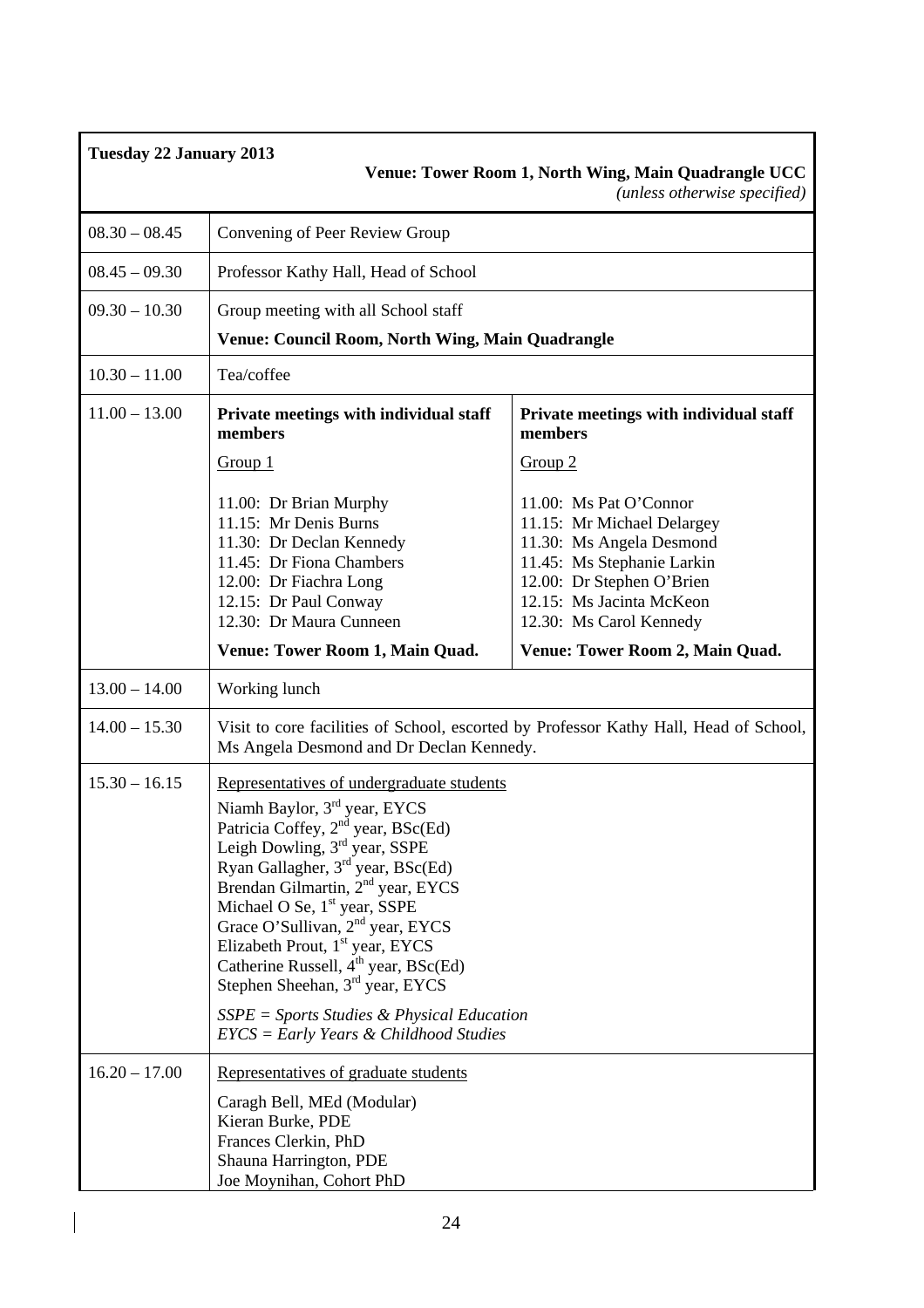|                 | Venue: Tower Room, River Lee Hotel, Western Road                                                                                                                   |
|-----------------|--------------------------------------------------------------------------------------------------------------------------------------------------------------------|
| 19.00           | Meeting of Peer Review Group to identify remaining aspects to be clarified and to<br>finalise tasks for the following day, a followed by a working private dinner. |
|                 | <b>Venue: Staff Common Room, North Wing, Main Quadrangle</b>                                                                                                       |
|                 | Mr. Bernard Twomey, Health Service Executive                                                                                                                       |
|                 | Mr. David O'Connell, past graduate                                                                                                                                 |
|                 | (NAPD)                                                                                                                                                             |
|                 | Ms. Yvonne Ní Chualain, past graduate<br>Mr. Donal O Buachalla, National Association of Principals & Deputy Principals                                             |
|                 | Mr. Duncan McCarthy, past graduate                                                                                                                                 |
|                 | Dr. Seamus Mac an Rí, Postgraduate Applications Centre                                                                                                             |
|                 | Mr. James Levis, past graduate                                                                                                                                     |
|                 | Ms. Mary Keane, Principal, Christ the King Secondary School                                                                                                        |
|                 | Ms. Cáit Breathnach, Colaiste Choilm                                                                                                                               |
| $17.00 - 18.00$ | Representatives of stakeholders, past graduates and employers                                                                                                      |
|                 | Clare O'Sullivan, Cohort PhD                                                                                                                                       |
|                 | Eileen O'Leary, PDSEN                                                                                                                                              |
|                 | Valerie Mulcahy, PDSEN                                                                                                                                             |

| <b>Wednesday 23 January 2013</b><br>Venue: Tower Room 1, North Wing, Main Quadrangle UCC<br>(unless otherwise specified) |                                                                                                                                                                                                     |
|--------------------------------------------------------------------------------------------------------------------------|-----------------------------------------------------------------------------------------------------------------------------------------------------------------------------------------------------|
| $08.30 - 09.00$                                                                                                          | Convening of Peer Review Group                                                                                                                                                                      |
| $09.00 - 09.45$                                                                                                          | Professor Caroline Fennell, Head of College, CACSSS                                                                                                                                                 |
| $09.45 - 10.15$                                                                                                          | Professor Anita Maguire, Vice-President for Research Policy & Support                                                                                                                               |
| $10.15 - 10.30$                                                                                                          | Mr. Cormac McSweeney, Finance Office                                                                                                                                                                |
| $10.30 - 11.00$                                                                                                          | Tea/coffee                                                                                                                                                                                          |
| $11.00 - 11.15$                                                                                                          | Dr. Bettie Higgs, Deputising for the Vice-President for Teaching and Learning                                                                                                                       |
| $11.15 - 12.30$                                                                                                          | Visit to UCC Library, meeting with Ms Margot Conrick, Head of Information<br>Services and Mr. Ger Prendergast, Subject Librarian, Boole Library.                                                    |
| $12.30 - 13.00$                                                                                                          | Professor Paul Giller, Registrar and Senior Vice-President for Academic Affairs                                                                                                                     |
| $13.00 - 14.00$                                                                                                          | Working lunch                                                                                                                                                                                       |
| $14.00 - 16.30$                                                                                                          | Preparation of first draft of final report                                                                                                                                                          |
| $16.30 - 16.45$                                                                                                          | Professor Kathy Hall, Head of School                                                                                                                                                                |
| $17.00 - 17.30$                                                                                                          | Exit presentation to all staff, to be made by the Chair of the Peer Review Group or<br>other member of Peer Review Group as agreed, summarising the principal findings of<br>the Peer Review Group. |